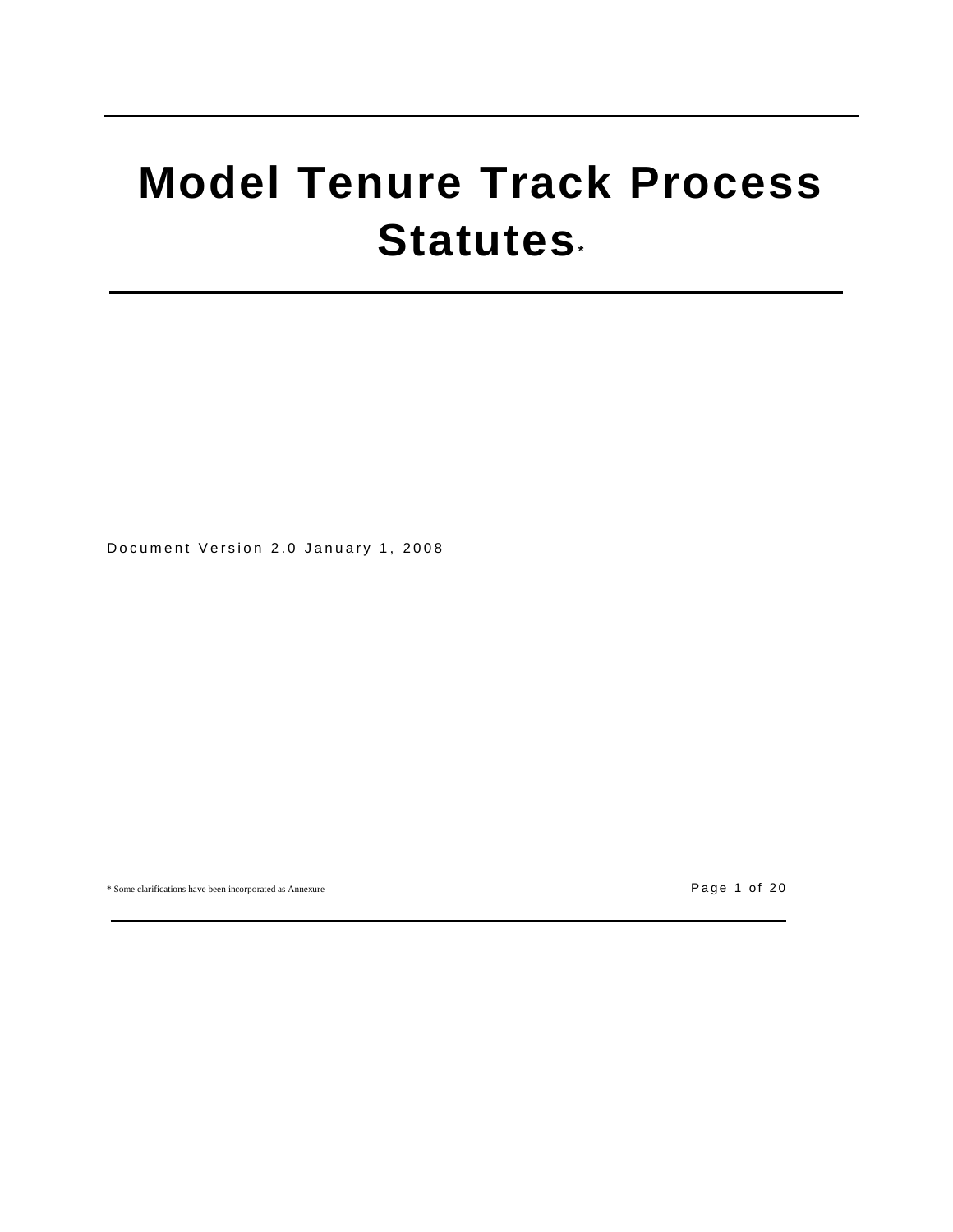# **Table of Contents**

| 1                                                                      |  |
|------------------------------------------------------------------------|--|
|                                                                        |  |
| 1.1                                                                    |  |
|                                                                        |  |
|                                                                        |  |
|                                                                        |  |
|                                                                        |  |
|                                                                        |  |
|                                                                        |  |
|                                                                        |  |
|                                                                        |  |
|                                                                        |  |
|                                                                        |  |
|                                                                        |  |
|                                                                        |  |
|                                                                        |  |
|                                                                        |  |
|                                                                        |  |
|                                                                        |  |
|                                                                        |  |
|                                                                        |  |
|                                                                        |  |
|                                                                        |  |
|                                                                        |  |
|                                                                        |  |
|                                                                        |  |
|                                                                        |  |
| 2.4 TRANSFERRING OF EXISTING FACULTY MEMBERS TO TENURE TRACK SYSTEM 16 |  |
| 2.4.1 Salary of Existing Faculty Member on Tenure Track 16             |  |
| 2.4.2 Benefits of Existing Faculty Member on Tenure Track  16          |  |
| 2.4.3 Rejection of Grant of Tenure to Existing Faculty Members  16     |  |
|                                                                        |  |
|                                                                        |  |
|                                                                        |  |
|                                                                        |  |
| 2.9 TERMINATION OF SERVICES OF FACULTY MEMBER WITH TENURE 18           |  |
|                                                                        |  |
|                                                                        |  |
|                                                                        |  |
|                                                                        |  |
|                                                                        |  |
|                                                                        |  |
|                                                                        |  |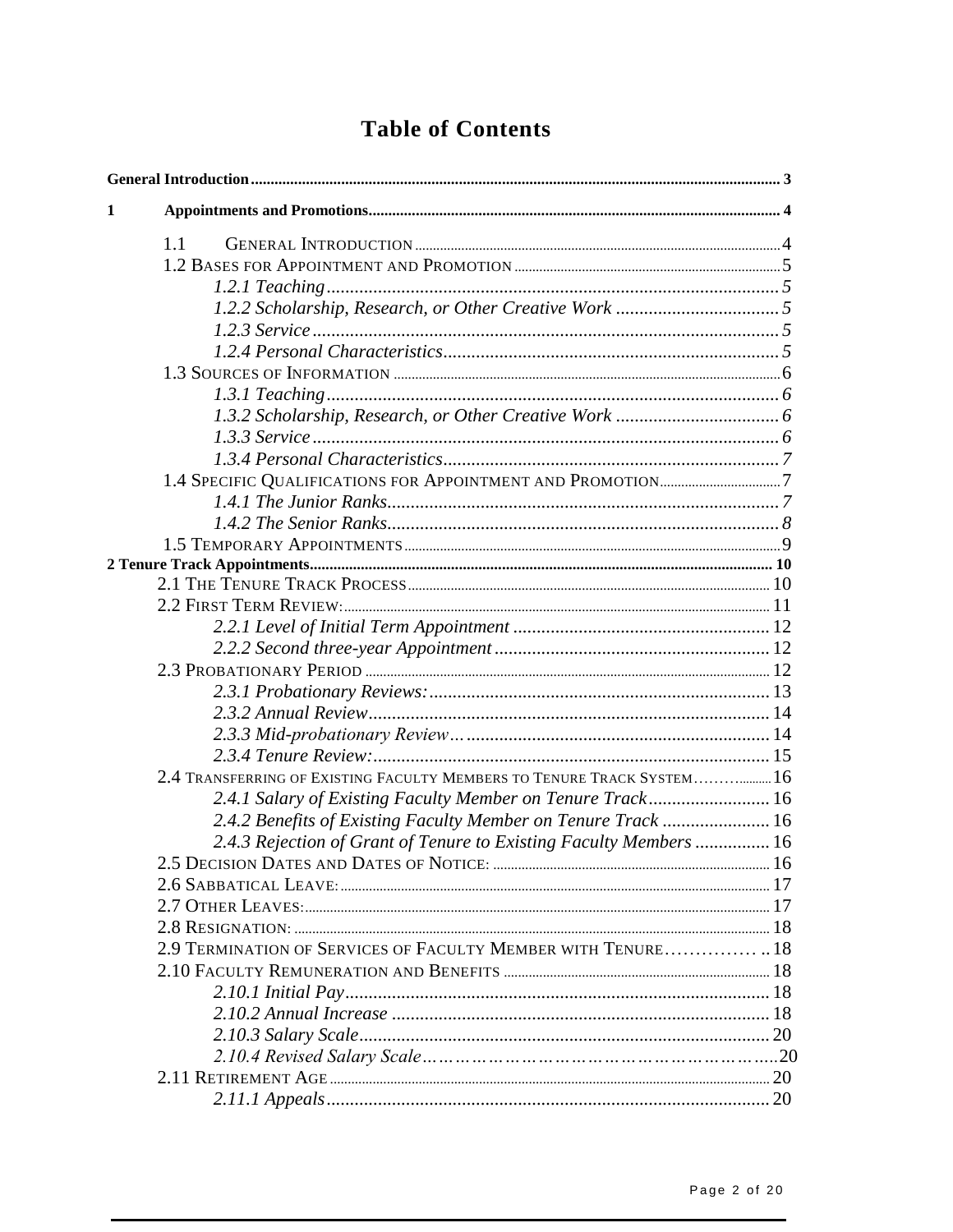# General Introduction

This document contains the Model Track Process Statutes that specify the rules and regulations pertaining to implementation and execution of the tenure track process at Institutes of Higher Learning, i.e. degree granting institutions, in Pakistan. Since the governance and management structure of a university varies across the various institutions, these statutes have been prepared for a model institution in which the Senate is the governing body, the syndicate is the management body and certain statutory committees are in place to oversee the process of implementation of the procedure described in this document.

In consultation with the Higher Education Commission each institution may modify these model tenure track statutes in light of their particular nature and circumstances. These modifications, however, are to be minor in nature and may not alter the fundamental spirit of the tenure track process of an open recognition of merit, with grant of permanence of employment only on demonstration of excellence as determined by a body containing international experts in the relevant subject matter.

Each institution may enact the approved tenure track statutes following their respective process of enactment of statutes. Such institutions will subsequently be eligible to receive additional Government funding for tenure track appointments.

This booklet has been adapted from the Tenure Track Statues published in the University of New Mexico faculty handbook.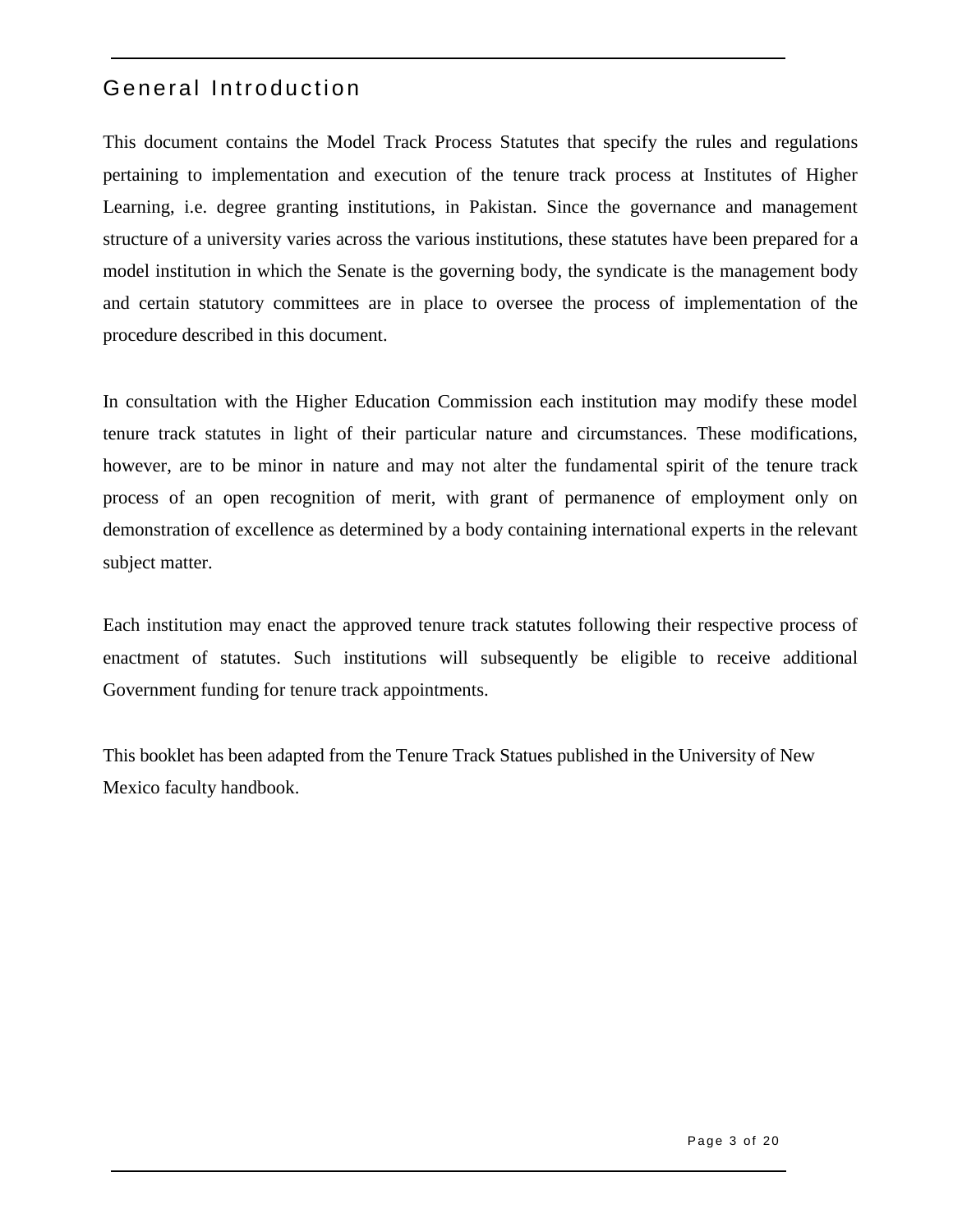# **1 Ap p o i n t m e n t a n d P r o m o t i o n s**

The University's policy on appointments (including subsequent reappointments) and on promotions follows herewith. It expresses the institutional philosophy in these matters and describes the qualifications for the various ranks in terms of four major areas of consideration, together with indications of the relative importance of these areas and possible sources of information for evaluations.

### **1 . 1 G e n e r a l I n t r o d u c t i o n**

- (a) Ultimate decisions in matters of appointment and promotion in rank are made on the authority of the Senate. Initial recommendations, however, are made at the departmental level (or college level where colleges are not divided into departments), although a recommendation may be submitted by any member of the faculty. These recommendations are then reviewed by the administrative officers most directly involved and are forwarded with their recommendations to the Vice Chancellor of the University who transmits them to the Senate. Recommendations at the departmental level will be given most serious consideration in this procedure.
- (b) Recommendations for appointment also involve decisions regarding temporary or probationary status. The precise terms and conditions of every new appointment to the faculty shall be stated in writing and given to the faculty member before the appointment is made. In cases of reduction of the length of the probationary period, the matter should be clearly stated in writing and agreed to at the time of appointment. In the case of promotions of faculty members not already having tenure, tenure expectations may need to be considered, although the tenure decision is a separate matter. A copy of this statement of policy shall also he given to the faculty member before his appointment.
- (c) The University may make the following types of appointments of new faculty members:
	- I. Temporary Appointments.
	- II. Tenure Track Appointments
		- i. First term Appointments.
		- ii. Second term (Probationary) Appointments
		- iii. Tenured Appointments
- (d) A faculty member on Tenure Track may be appointed to any academic administrative post in the university such as Director Research, Chairman, Dean, etc. (see **Annexure-A** for clarification)
- (e) Once a University/Degree Awarding Institution has adopted the Tenure Track System of appointment no further appointment of PhD degree holders may be made as Assistant Professors under the old (BPS) system. Such faculty members must be recruited under the Tenure Track scheme.
- (f) The Seniority of a teacher in each cadre of the university shall be determined on the basis of the date of joining in each cadre irrespective whether the teacher has joined on BPS or TTS. In case of employees joining on the same date, seniority shall be determined on the basis of date of birth.
- (g) Any graduate of the University shall not be eligible for appointment on tenure track in the same department of that University where he/she has obtained his/her terminal degree for at least 3 years following his/her graduation. This condition is relaxed until Dec. 31, 2009 **(See Annexure "H" for clarification).**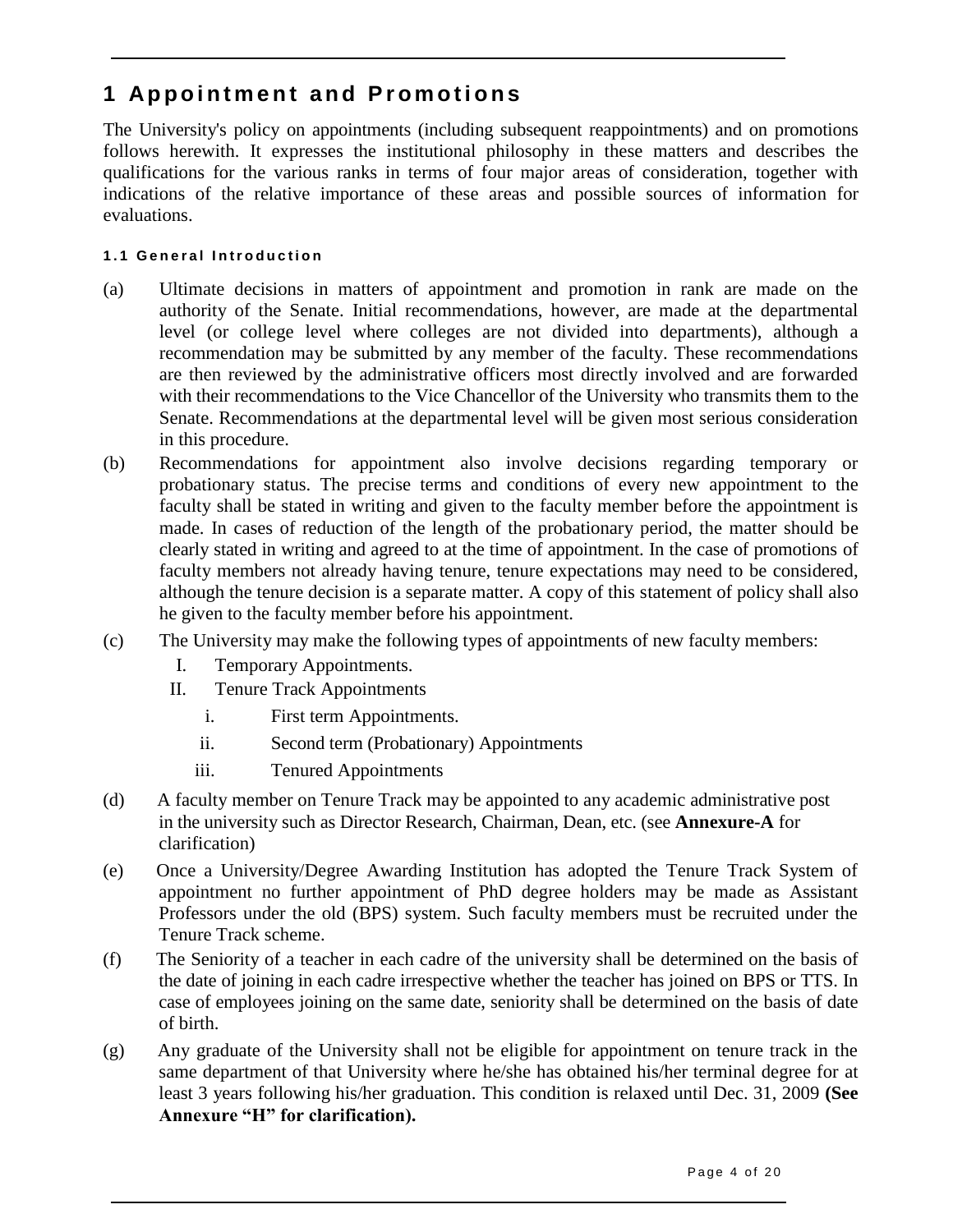### **1.2 Bases for Appointment and Promotion**

For appointment, or for promotion to a higher rank, a candidate is evaluated in terms of effectiveness in four principal areas:

- 1. Teaching
- 2. Scholarship, research, or other creative work
- 3. Service
- 4. Personal characteristics

Not all faculty members excel in each of these areas, but distinction or promise, especially in either of the first two, constitute the chief basis for appointment and promotion. Even though teaching may be more difficult to evaluate than scholarship, research, or creative work, it should not therefore be given a place of secondary consideration in an overall rating.

The last two categories of Service and Personal Characteristics are of secondary importance and normally round out and complement the qualities presented in the first two areas.

### 1.2.1 **Teaching**

Teaching is admittedly difficult to define precisely or to assess accurately. It is commonly considered to include a person's knowledge of the major field of study, awareness of developments in it, skill in communicating to students and in arousing their interest, ability to stimulate them to think critically, to have them appreciate the interrelationship of fields of knowledge, and to be concerned with applications of knowledge to vital human problems.

### 1.2.2 **Scholarship, Research, or Other Creative Work**

A faculty member's scholarship, research, and other creative work should make a contribution to the particular field of interest and serve as an indication of professional competence. The result of this kind of activity normally finds expression in publication or other media appropriate to the field, and where appropriate, should be reflected in teaching. In no case, however, should a person's productive effort be measured by mere quantity.

### 1.2.3 **Service**

This term refers specifically to service to the University community, as in committee assignments, and to public service. It also has reference to service to one's profession, usually identified by time and effort given to professional organizations, whether of Provincial, regional, national, or international character. Not least of the services rendered are those that concern the local community in which the University is located, and the country at large. An outstanding service record should be a positive factor in making an evaluation, but the lack of such a record should not be regarded as sufficient cause for denying an appointment or promotion.

### 1.2.4 **Personal Characteristics**

This category may be considered to include all traits which contribute to an individual's effectiveness as a teacher, as a leader in a professional area, and as a human being. Of primary concern here are intellectual breadth, emotional stability or maturity, and a sufficient vitality and forcefulness to constitute effectiveness. There must also be a sufficient degree of compassion

Page 5 of 20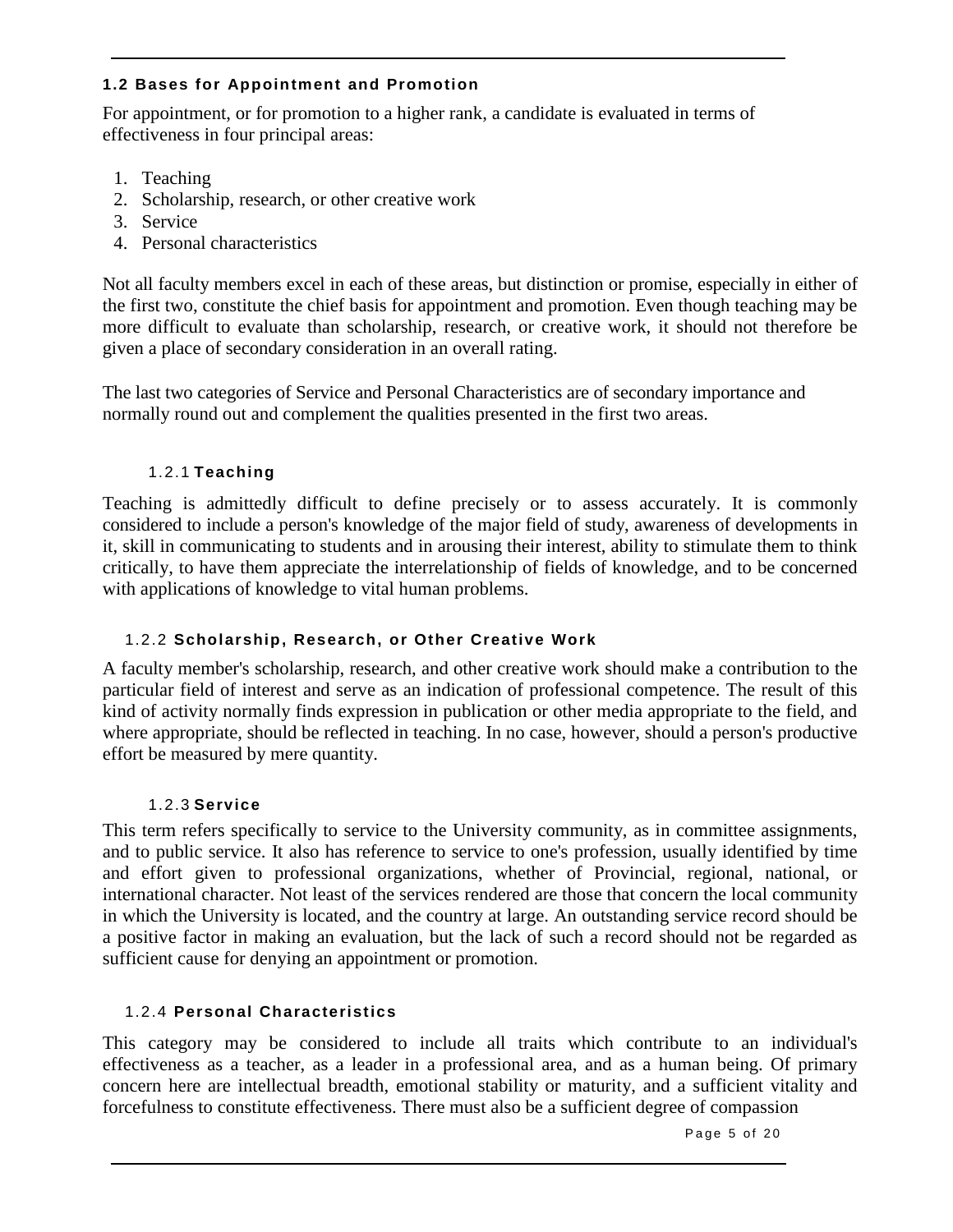and willingness to cooperate, so that an individual can work harmoniously with others while maintaining independence of thought and action. This category is so broad that flexibility is imperative in its appraisal.

### **1.3 Sources of Information**

It is not easy to come to clear and definite decisions about the criteria on which a candidate is judged, even when the information is at hand. The suggestions that follow have been found useful and appropriate in identifying sources of information.

# 1.3.1<sup>Teaching</sup>

- Consult colleagues in the candidate's field and those in allied fields.  $(a)$
- Seek out student opinion. In the absence of a reliable system for course/teaching evaluation, this method needs to be used with great care.

(c) Gather reports on colloquia, seminars, etc. given in the department or elsewhere with a view to assess the quality of presentation with respect to subject content, organization and communication.

Consult course files.

Gather reports on guidance and leadership in student activities.

Gather reports on initiation and participation in curriculum development e.g. new courses, new programs, etc.

(g) Teaching load

#### **Scholarship, Research, or Other Creative Work**  $1.3.2$

- Seek the judgments of professional colleagues both on and off campus.  $(a)$
- (b) Assess any published material in terms of its content and in terms of the journals, or other auspices, in which it appears; or assess any creative work in terms of its public presentation and reception.
- Evaluate the work that the candidate may do as consultant.  $(c)$
- $(d)$ Take into consideration the MPhil and PhD produced and currently under supervision
- (e) Take into consideration the papers presented at professional meetings, whether of state, regional, national, or international scope.
- Gather reports of specific projects undertaken and ascertain the success achieved in the past as  $(f)$ well as the prospects of success for the future. Remember that important projects may require many years before they can be presented to the public.

#### **Service**  $133$

- An indication of service sometimes appears in biographical records that are to be submitted  $(a)$ by each faculty member at the end of each year of service. This, however, may not be the case because degrees of modesty vary.
- In the case of new appointments, one must depend primarily upon the information obtained (b) from letters of recommendation or other such sources.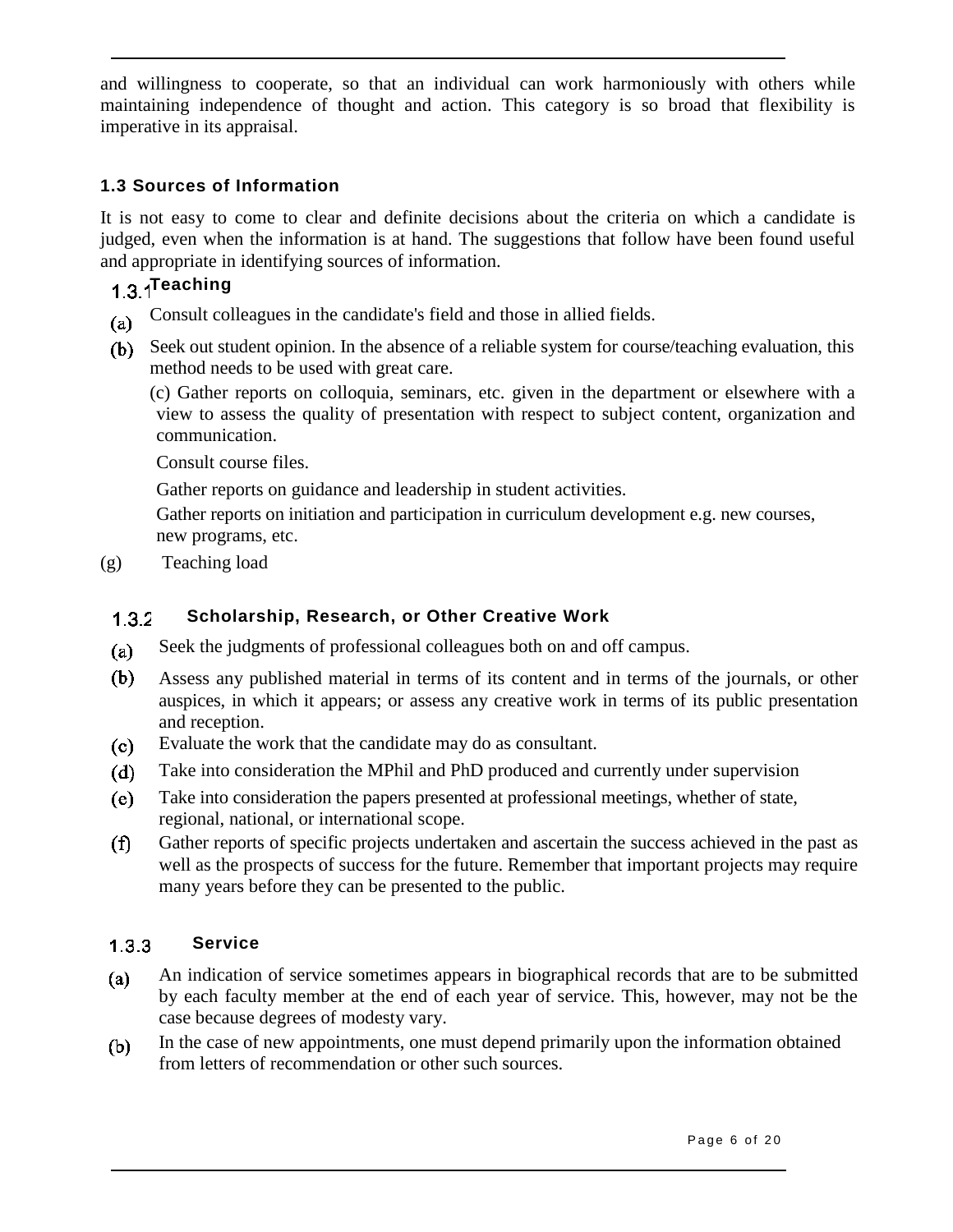(c) For promotions, the biographical record with its annual supplements collected in the office of the Registrar of the University should constitute a fairly complete record. However, one should also consult the candidate's colleagues for additional information.

### 1.3.4 **Personal Characteristics**

- (a) Clues to traits of character may be found in the dossier of an appointee when the letters of recommendations are included.
- (b) For promotions, confidential reports from colleagues and others acquainted with the candidate will constitute the primary source of information regarding personal characteristics. Such reports must obviously be treated with great circumspection.

### **1.4 Specific Qualifications for Appointment and Promotion**

To be considered for appointment on Tenure Track the candidate is required to resign or retire from any position held previously in any public / private Institution or Organization, except in the case that the candidate is incumbent of the same university.

The following statements should be looked upon as firm but not absolute guidelines governing normal promotion. Special procedures are sometimes required in unusual circumstances, where too strict adherence to the rule could well be disadvantageous to the University. Also, qualifications differ in the various fields. Customary degrees or their equivalents should be required, recognizing that these requirements differ according to the standards in the various fields.

Possession of a Doctorate/relevant terminal qualification is required by a candidate to be appointed to the post of Assistant Professor, or above.

The relevant terminal qualification in the case of a faculty member in the Clinical Medical Science discipline would be MS/MD/MD S/MPhil FCPS(Pakistan) / Membership of Royal Colleges (UK) / Diplomat of American Board and equivalent (as determined by HEC). In the case of Law the relevant terminal qualification would be Llm (law) or JD. In the case of Arts and Design (Studio Practice) the relevant terminal qualification would be Master's (Foreign) or MPhil or equivalent degree in the relevant field as determined by the HEC. (See **Annexure-B** for other subjects where terminal degree is Master (foreign) or M.Phil Pakistan).

(e) A faculty member appointed under the Tenure Track scheme may not take up any other paid assignment with any other organization, without the approval of the Vice Chancellor of the respective Institution.

### 1.4.1 **The Junior Ranks**

### **1.4.1.1 Lecturer (On Contract)**

This rank is most appropriate for persons beginning their teaching careers. It should be used by any department or Faculty which finds it convenient and appropriate to include lectureship within its faculty rankings. It can also be used for persons needed to fill temporary posts under emergency conditions. As with any appointment, the status should be made clear and put in writing at the time of employment.

(a) A person who is primarily a graduate student may not be given a faculty appointment. Such a person may be appointed as a teaching assistant or teaching associate, in accordance with University policies.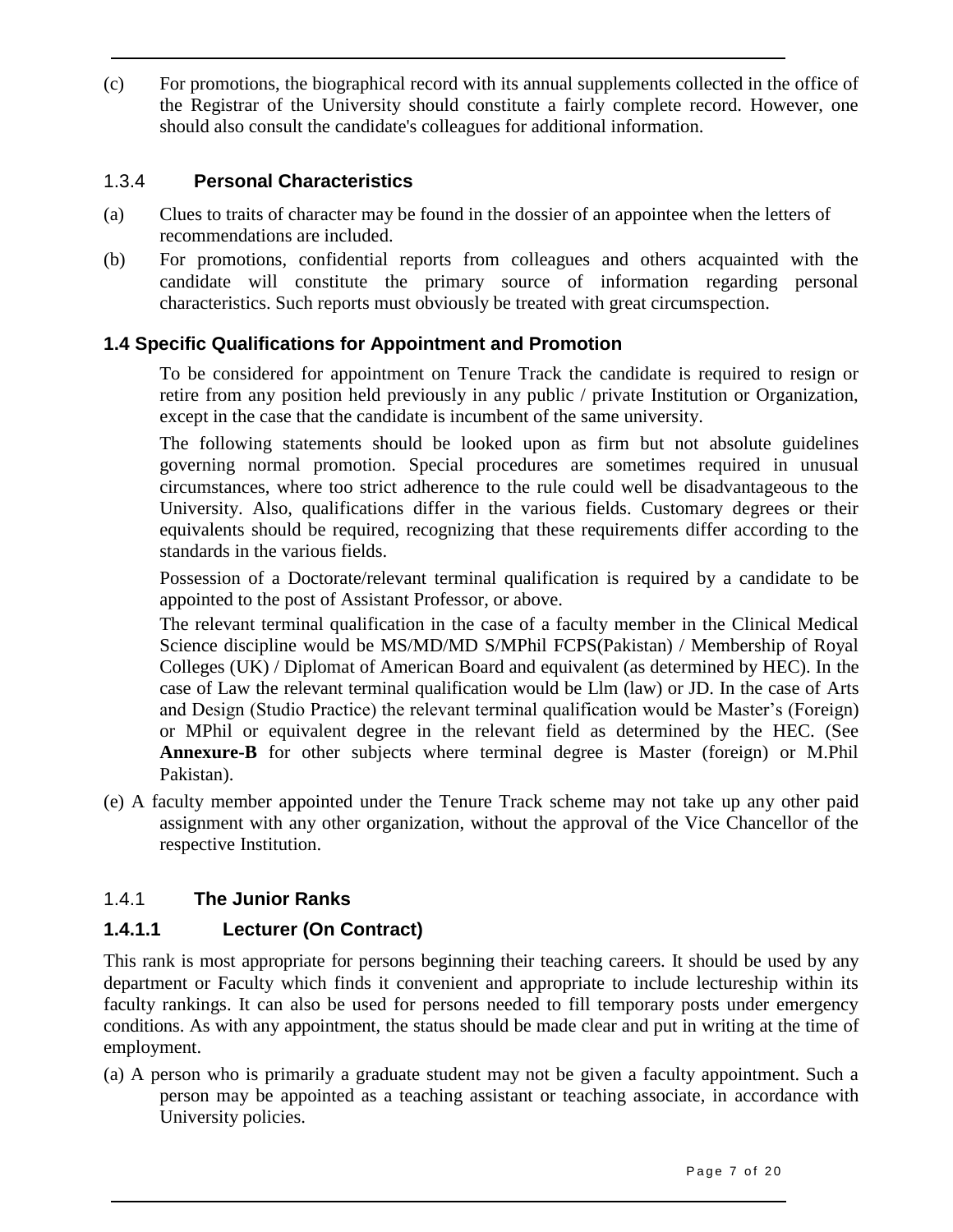(b) Lecturers are appointed with the understanding that they will not be promoted to professorial rank unless they obtain a Ph.D. degree or relevant terminal qualification.

### **1.4.1.2 Assistant Professor**

- (a) To be appointed as an Assistant Professor on Tenure Track, the candidate is required to have a Ph.D/Relevant terminal qualification from a recognized institution and excellent written communication skills as well as excellent presentation skills. An Assistant Professor should be demonstrably competent in the subject matter area of courses taught and should have indicated a serious commitment to teaching, but it need not be expected that an extensive reputation in the field has been acquired. As the Assistant Professor continues in this rank an effort to increase knowledge and improve teaching ability should he demonstrated, and professional presentation should be made through papers to professional organizations, through publications, or through other creative work.
- (b) As a general rule, the length of service in the rank of Assistant Professor before being considered for promotion to the rank of Associate Professor is six years. Recommendations for promotion after first term review should be carefully weighed and justified by the administrative officer making such recommendation.

### 1.4.2 **The Senior Ranks**

Appointment or promotion to either senior rank should represent an implicit prediction on the part of the department, college, and University that the individual will continue to make sound contributions to teaching and learning. It should be made only after careful investigation of the candidate's promise in scholarship, in teaching, and in leadership and learning. By this statement is meant that serious attention must be given to the caliber of the candidate's intellectual and moral stature, for this will probably be the key factor in determining the extent to which past performance in teaching and in creative work may be expected to carry on through continuing contributions. Deans and departmental chairpersons normally will look to the senior ranks for advice and counsel regarding policy matters, including appointment and promotion. Also, services rendered to communities and agencies or organizations in the candidate's professional capacity should certainly be considered in assessing qualifications for advancement to senior ranks.

### **1.4.2.1 Associate Professor**

- (a) The criteria for appointment or promotion to an associate professorship differ from those for a professorship in degree rather than in kind. The candidate for Associate Professor should offer evidence of knowledge of developments in the field of expertise and a conscientious interest in improving teaching methods. It is expected that an Associate Professor shall already have shown a basic general understanding with regard to a large part of the discipline. This condition implies postdoctoral research or creative work sufficient to indicate continuing interest and growth in the candidate's professional field.
- (b) To be eligible for appointment or promotion to an associate professorship the faculty member is required to have a Ph.D./Relevant terminal qualification from a recognized and reputable Institution in the relevant field with either 6-years post-Ph.D./Relevant terminal degree or minimum of 4-years of post-PhD experience with at least 6 years of experience prior to the PhD. The experience to be counted is to be of teaching/research in a recognized University or a post-graduate Institution or professional experience in the relevant field in a National or International Organization. In addition 10 research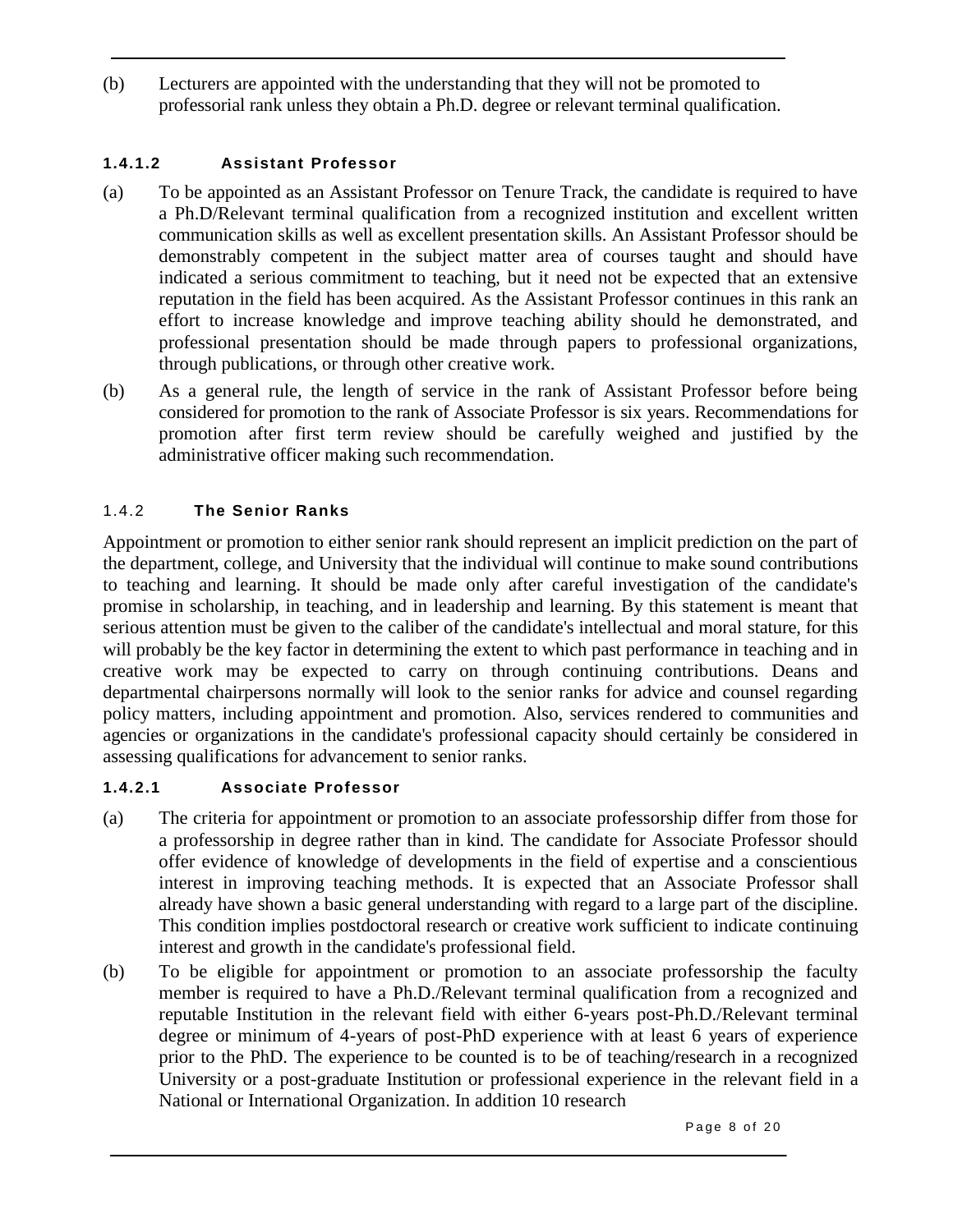publications (with at least 4 publications in the past 5 years) in Internationally Abstracted Journals, recognized for the purpose of appointment on Tenure Track by the Higher Education Commission, are required.

(c) As a general rule, the length of service in the rank of Associate Professor before being considered for promotion to full professor is four years. Recommendations for promotion in less time should be carefully weighed and justified by the administrative officer making the recommendation. (See **Annexure-C** for clarification)

### **1 . 4 . 2 . 2 P r o f e s s o r**

- (a) A faculty member appointed to the rank of Professor is expected to have had an impact on the state of knowledge. It is expected that the professor will continue to develop and mature with regard to teaching, research, and other qualities that contributed to earlier appointments. Consideration for this appointment should include particular attention to the quality and significance of contributions to the candidate's field, sensitivity and interest in the general problems of university education and their social implications, and ability to make constructive judgments and decisions in regard thereto. It should be kept in mind that the full professors are likely to be the most enduring group in the faculty and are those who will give leadership and set the tone for the entire University.
- (b) To be eligible for appointment or promotion to the rank of Professor, the faculty member is required to have a Ph.D./Relevant terminal qualification from a recognized and reputable Institution in the relevant field with either 11-years post-Ph.D./Relevant terminal degree or minimum of 7-years of post-PhD experience with at least 12 years of experience prior to the PhD. The experience to be counted is to be of teaching/research in a recognized University or a post-graduate Institution or professional experience in the relevant field in a National or International Organization. In addition 15 research publications (with at least 5 publications in the past 5 years) in internationally abstracted Journals, recognized for the purpose of appointment on Tenure Track by the Higher Education Commission, are required.
- (c) As a general rule, the length of service in the rank of Associate Professor before being considered for promotion to full professor is four years. Recommendations for promotion in less time should be carefully weighed and justified by the administrative officer making the recommendation.

### **1 . 5 T e m p o r a r y A p p o i n t m e n t s**

- (a) Temporary one-year appointments may be made for faculty members appointed as visiting professors, to fill positions funded by other than Government-appropriated funds, to replace faculty members on leave, or whenever an appointment has to be made so late that normal search procedures cannot be followed. With the exception of appointments made without a normal search procedure, faculty members on such appointments may be reappointed for a second or third year if mutually agreeable to the faculty member and the department and Faculty involved, or they may be reappointed under a term appointment. Full-time, temporary appointments shall not normally lead to permanent tenure. They shall not exceed a total of three years except in the case of an explicit exception granted by the University Senate.
- (b) Temporary appointments may also be made for the positions of Research Associates working towards their Ph.D. degree, as well as for Post Doctoral Fellows working with a research group for a limited period. Such positions may be funded by other than Governmentappropriated funds.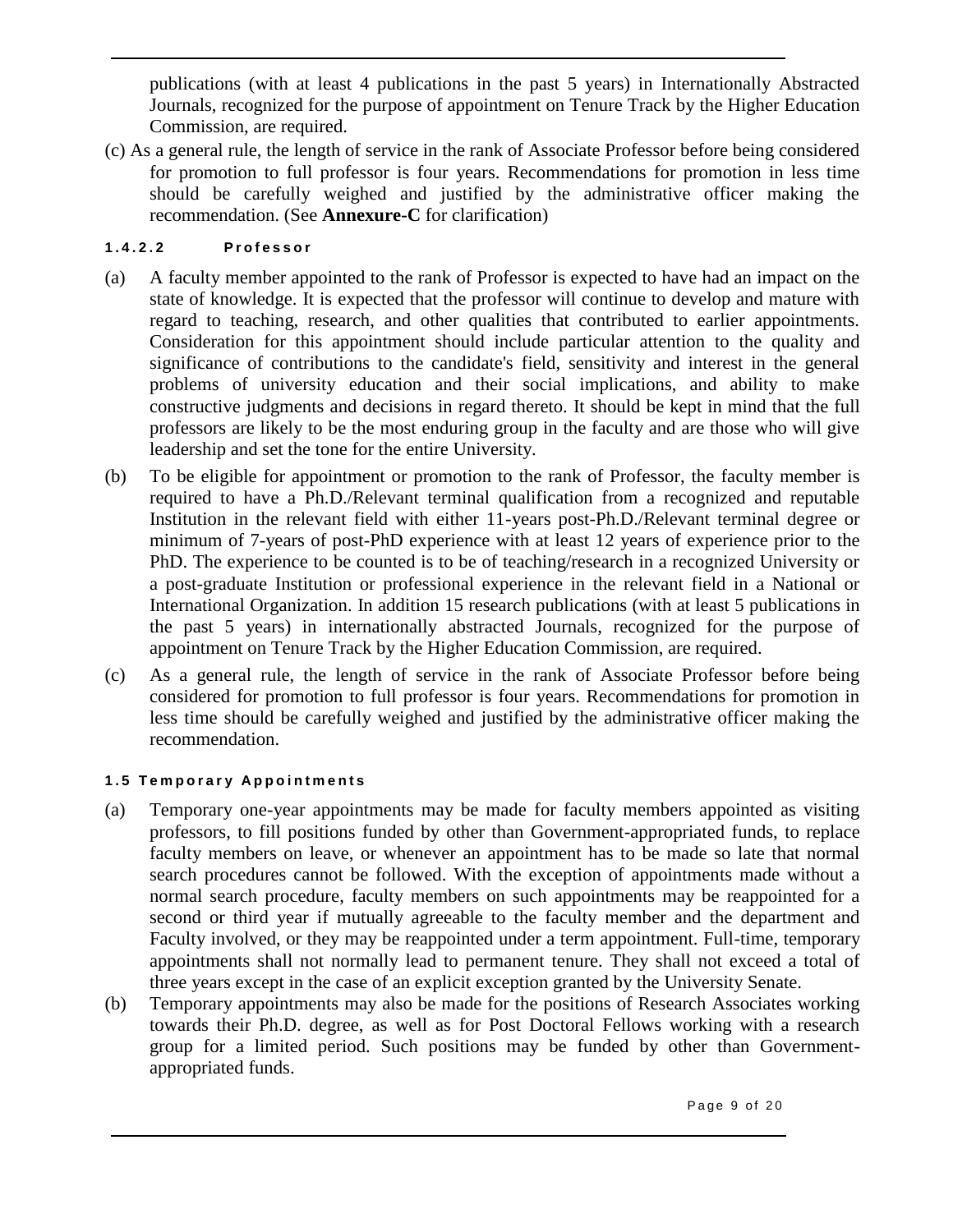# **2 Tenure Track Appointments**

Institutions of higher education are conducted for the common good and not to further the interest of either the individual teacher' or the institution as a whole. The common good depends upon the free search for truth and its free exposition. Academic freedom is essential to these purposes and applies to both teaching and research. Freedom in research is fundamental to the advancement of truth. Academic freedom in its teaching aspect is fundamental for the protection of the rights of the teacher in teaching and of the student to freedom in learning. It carries with it duties correlative with rights.

Tenure is a means to certain ends; specifically: (1) freedom of teaching and of extramural activities, and (2) a sufficient degree of economic security to make the profession attractive to men and women of ability. Freedom and economic security, hence tenure, are indispensable to the success of an institution in fulfilling its obligations to its students and to society.

### 2.1 The Tenure Track Process

- (a) The tenure track process normally involves an initial term contract appointment of a faculty member for a period of three years. For a faculty member appointed at a junior rank (not higher than Assistant Professor) it will be followed by a second term contract appointment for an additional period of three years. A tenure decision must be made for such a faculty member in the third year of the second term contract appointment. Faculty members initially appointed at a junior rank will thus normally serve six years, before a final tenure decision is made. For a faculty member appointed at a senior rank (Associate and Full Professor) the probationary period shall normally be four years for associate and professors. The services of a faculty member having tenure shall be terminated only for adequate cause, except at the normal retirement age or under extraordinary circumstances discussed in these statutes.
- (b) Each candidate who wishes to be considered for the Tenure Track Scheme should prepare a comprehensive application dossier that includes letters of reference from his/her Ph.D. supervisor as well as others from eminent researchers in his/her area of specialization, and all publications in Internationally Abstracted Journals, recognized for the purpose of appointment on Tenure Track by the Higher Education Commission.
- (c) The dossier of each candidate from all applicants other than Assistant Professors should be sent to an independent Technical Review Panel (TRP) to be constituted by the University and composed of eminent international academics and researchers in the relevant area, drawn only from technologically advanced countries. A copy of the dossier, along with names of the Technical Review Panel members should also be sent to the HEC. The following criteria should be followed while selecting members of the TRP:
	- i. Should not have served as Supervisor/Co-Supervisor of the candidate under review.
	- ii. Should not have been a student of the candidate.
	- iii. Should not have been a co-author of the candidate on any publication.
	- iv. Must have the rank of an Associate Professor or above in a recognized university or equivalent position in a recognized research organization. He/She also must not have a lower rank than the applicant.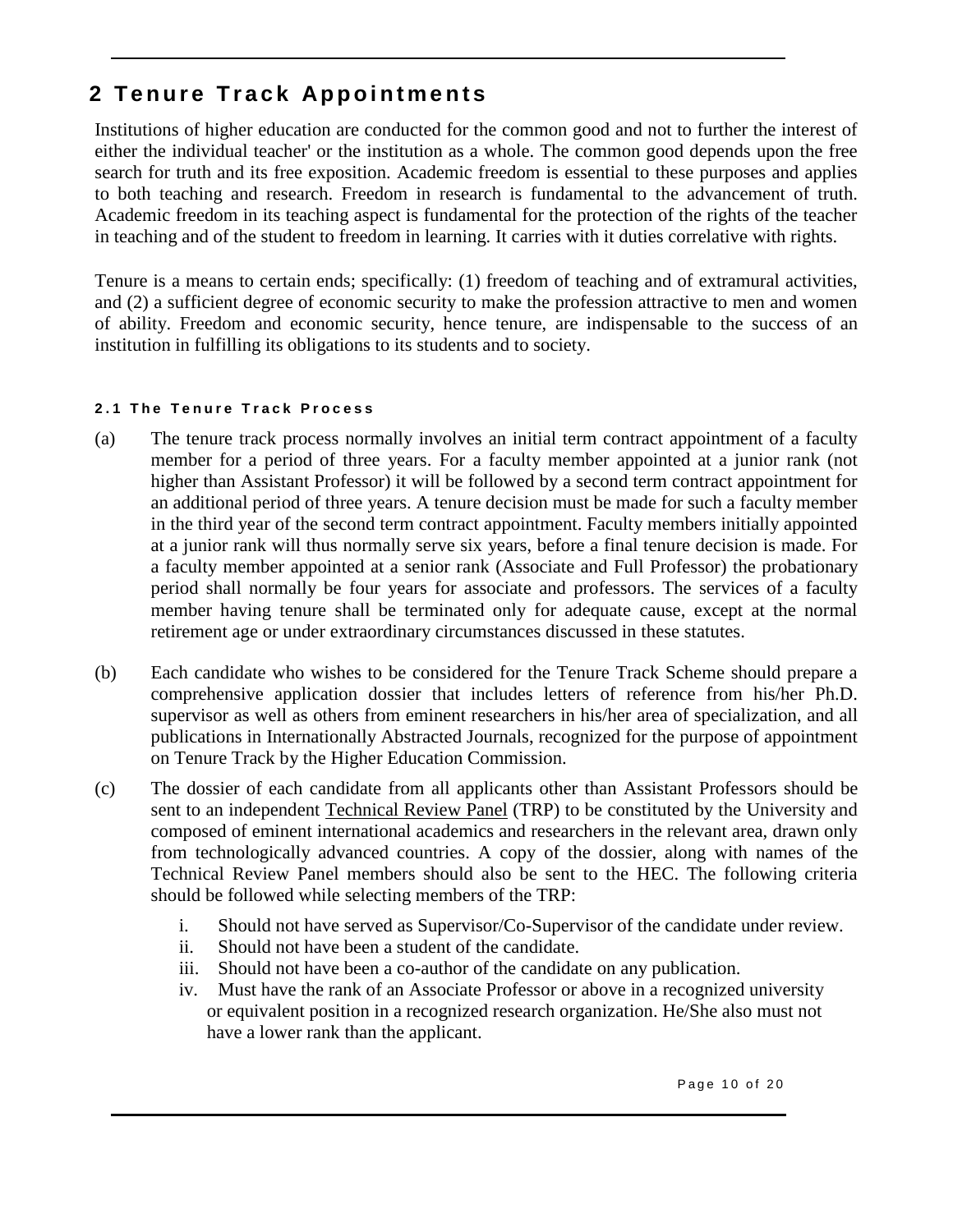- (d) Upon receipt of application for appointment on the Tenure Track Scheme at the Associate / Full Professor level by eligible candidates, the respective institution is required to process the application by first obtaining the recommendation of the external Technical Review Panel. Upon receipt of a favorable recommendation from this panel the matter is to be placed for consideration by the Selection Board of the Institution. The application for the position of Assistant Professor will be placed directly before the Selection Board after internal review.
	- i. The Selection Board may make any of the following decisions on merit:
	- ii. Reject appointment on Tenure Track.
	- iii. Recommend "first term" appointment on Tenure Track at the level of **Assistant Professor** only, with the first review occurring after 3 – years, and the "second term" (Final Tenure review) occurring after 6 years.
	- iv. Recommend "probationary" appointment on Tenure Track at the level of **Associate Professor** with a final tenure review occurring after a period of 4 years.
	- v. Recommend "probationary" appointment on Tenure Track at the level of **Professor**  with a final tenure review occurring after a period of 4 years.
	- vi. Recommend grant of tenure with immediate effect for exceptional cases, provided that their cases, in addition to being recommended by the external Technical Review Panel and Selection Board of the University, are also sent to the HEC for evaluation by an independent international panel of experts from technologically advanced countries constituted for this purpose, and recommended by them.
- (e) A faculty member appointed on probation on the Tenure Track scheme who wishes to be considered for permanent tenure prior to completion of the 4 – year probationary period may apply to the University to be considered early. This case will be treated as an exceptional case, and in addition to being recommended by the external Technical Review Panel and Selection Board of the University, the case is also sent to the HEC for evaluation by an independent international panel of experts from technologically advanced countries constituted for this purpose, and recommended by them.

### **2 . 2 F i r s t T e r m R e v i e w :**

(a) During the latter part of the third year of the first term appointment, evaluation of the faculty member, with written reports, as provided for in 2.3.3 shall be conducted. In addition to conforming to the requirements and procedures in 2.3.3, the first term review shall also take into consideration the needs of the department, the college, and the University for flexibility.

The department and/or college concerned shall no later than six weeks prior to the end of the third year make a decision-favorable or not favorable-with respect to the performance of the faculty **(b**member during the time served.

A recommendation upon this decision shall be sent immediately by the Dean of the Faculty to the Vice Chancellor of the University who in turn shall at this time make the final decision with respect

(c) only to the faculty member's performance, and shall so notify the faculty member no later than two weeks prior to the end of the third year. If this decision by the Vice Chancellor about performance is favorable, the faculty member shall be notified that he or she will receive a second three-year appointment if the University's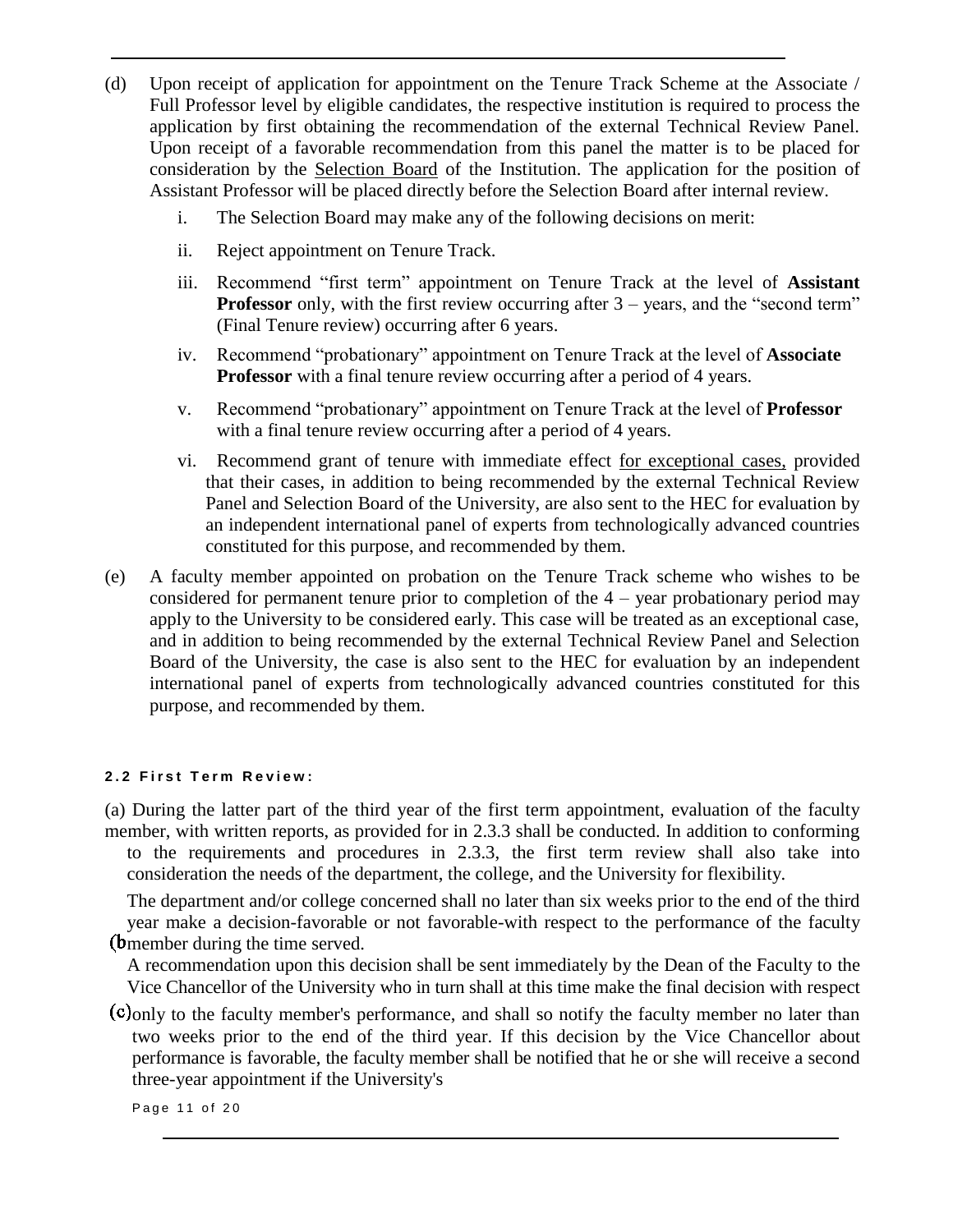need for flexibility permits. If the decision about performance is negative, the faculty member shall be issued a terminal contract for the year following the decision.

- (d) If the University's need for flexibility requires that a faculty member judged worthy of retention not be retained, the Vice Chancellor must explain to the Faculty Development, Evaluation and Recruitment Committee of the concerned Faculty why there is a need for flexibility regarding this particular position, and show that the administration's plans for the academic and fiscal nature of that position are reasonable.
- (e) If the Vice Chancellor decides that the University's need for flexibility requires that the faculty position in question must be eliminated, shifted within the department, or shifted to another department or Faculty, and/or if the Vice Chancellor determines that because the percentage of tenured positions (or a combination of tenured and probationary positions) in the department is so high as to make it unwise to authorize an additional probationary appointment, the Dean of the concerned Faculty, respective Department Chairperson and faculty member concerned shall be notified as early in the third year as possible. A faculty member whose performance shows excellence or promise of excellence but whose employment will not be continued because a position is being eliminated shifted within a department or to another department or Faculty will be offered a notice contract for one additional year of employment beyond the initial three-year appointment.

### 2.2.1 **Level of Initial Term Appointment**

(a) No faculty member on an initial term appointment may be appointed at a rank higher than that of assistant professor. It is, however, possible to promote a faculty member during the initial three-year term appointment, whereupon the faculty member will automatically enter into probationary status. Promotion of such a faculty member, as well as any faculty member granted a second, three-year, probationary appointment, shall be decided according to the requirements and procedures given in the Appointment and Promotion Policy.

### 2.2.2 **Second three-year Appointment**

(a) A faculty member offered a second three-year appointment shall, from the beginning of the fourth year of service, become a faculty member in probationary status. The first term review shall be considered the mid-probationary review, and the faculty member shall come under the appropriate provisions and procedures of Section 2.3 of this policy. Accordingly, a tenure review, as provided for in Section 2.3.4, shall be conducted during the third year of the second, three-year, probationary appointment.

### **2.3 Probationary Period**

(a) The probationary period shall constitute the time during which a person's fitness for permanent tenure is under scrutiny. For faculty members appointed at a senior rank, their entire period of appointment shall be considered as a probationary period. Probationary appointments shall normally lead to permanent tenure. Initial probationary appointments are normally made only at the associate and full professor level. The probationary period shall be four years for associate and full professors. This period will be increased by one-half year for appointments commencing during the second half of the academic year.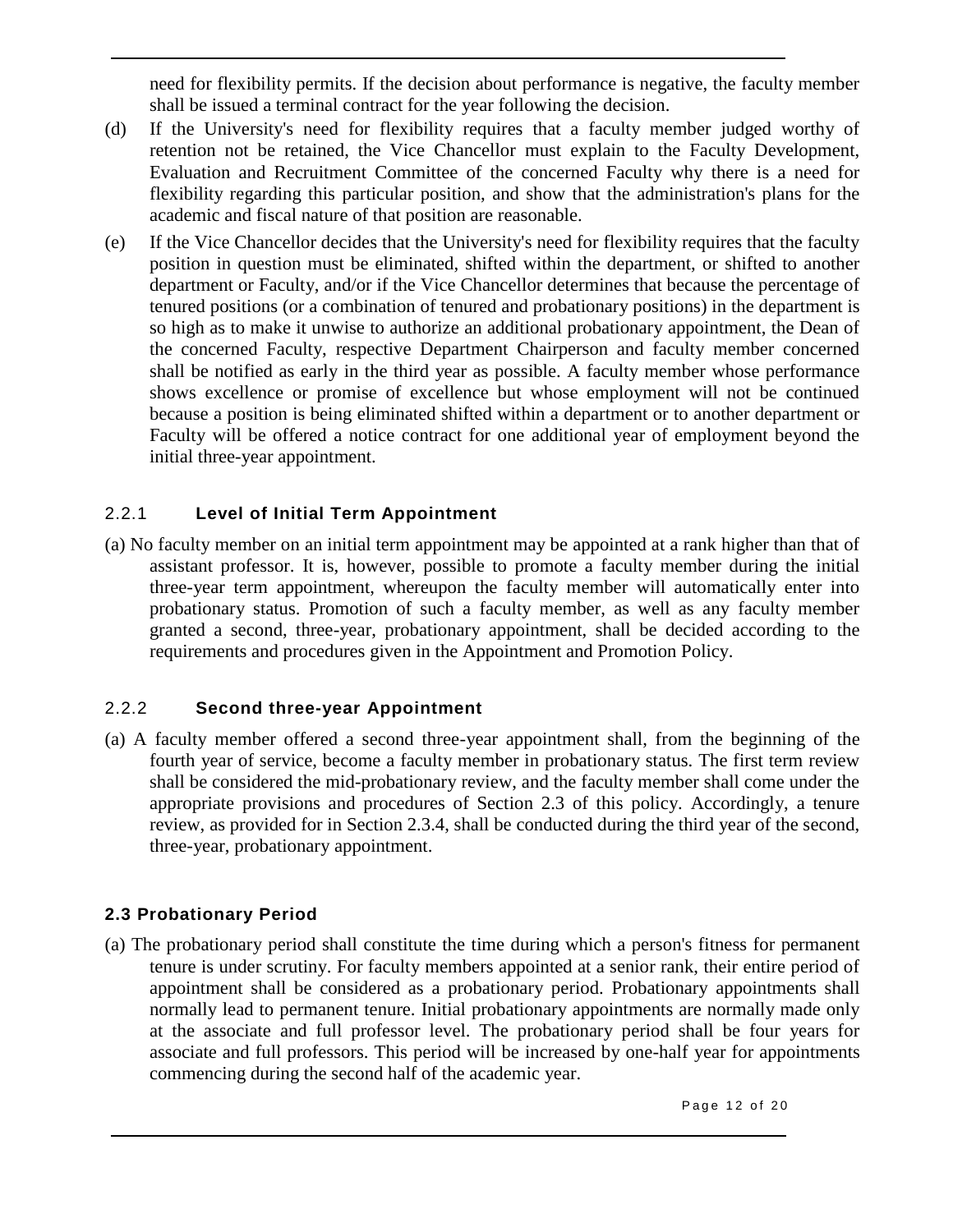Once established, the duration of the probationary period shall not normally be extended, except that the running of the probationary period will normally be suspended when the faculty member goes on a leave of absence without pay.

- (b) A faculty member appointed on probation on the Tenure Track scheme who wishes to be considered for permanent tenure upon completion of a  $2$  – year probationary period may apply to the University to be considered early. This case will be treated as an exceptional case, and in addition to being recommended by the external Technical Review Panel and Selection Board of the University, the case is also sent to the HEC for evaluation by an independent international panel of experts from technologically advanced countries constituted for this purpose, and recommended by them.
- (c) By written agreement with the appointee and with the consent of a majority of the tenured members of the department or non-departmentalized college, the probationary period may be reduced below the maximum periods given if the faculty member's qualifications warrant such reduction. In exceptional cases and with the consent of a majority of the tenured members of the department (or non-departmentalized college), tenure may be recommended on appointment.
- (d) A faculty member may achieve tenure only through full-time service, and part-time service shall not be considered as probationary service leading to possible tenure. A full-time faculty member with tenure, however, may at his or her request change to part-time service, either permanently or temporarily for a specified time, and retain tenure, provided that the department (or non-departmentalized college), the Dean of the Faculty, and the Vice Chancellor approve the terms in advance.
- (e) A faculty member with tenure who resigns from the University and is rehired within three years as a full-time member of the same department shall have tenure upon return. A faculty member with tenure who resigns from the University and is rehired by the same department after more than three years' absence may be required to serve a probationary period of not more than one year at the discretion of the department. A faculty member with tenure who resigns from the University and is rehired as a full-time member of another academic department may be required to serve a probationary period of not more than one year at the discretion of the department. Decision dates and dates of notice shall be according to the provisions of Section 2.5 of this Policy.
- (f) A faculty member with tenure who leaves an academic department to accept full-time employment by the University in an administrative capacity shall retain tenured status in the academic department.

### 2 . 3 . 1 **P r o b a t i o n a r y R e v i e w s :**

- (a) Tenured faculty members, especially department chairpersons, are reminded that their participation in all tenure review procedures, particularly in the two full, formal reviews (outlined in sections 2.2, 2.3.3, and 2.3.4), is one of the most serious of their duties and responsibilities. They are also reminded that tenure should be granted only to faculty members who have demonstrated excellence in the performance of their professional duties; mere adequacy or inoffensiveness do not constitute sufficient grounds for the award of tenure. All reviews should include evaluation of teaching by at least students and peers. Departmental Tenure Review Committee (DTRC) provide essential framework for the review. Composition of the DTRC is given below:
	- (i) The Chairman of the department will be head of the DTRC.
	- (ii) The committee shall consist of all Tenured Faculty members of the department.

Page 13 of 20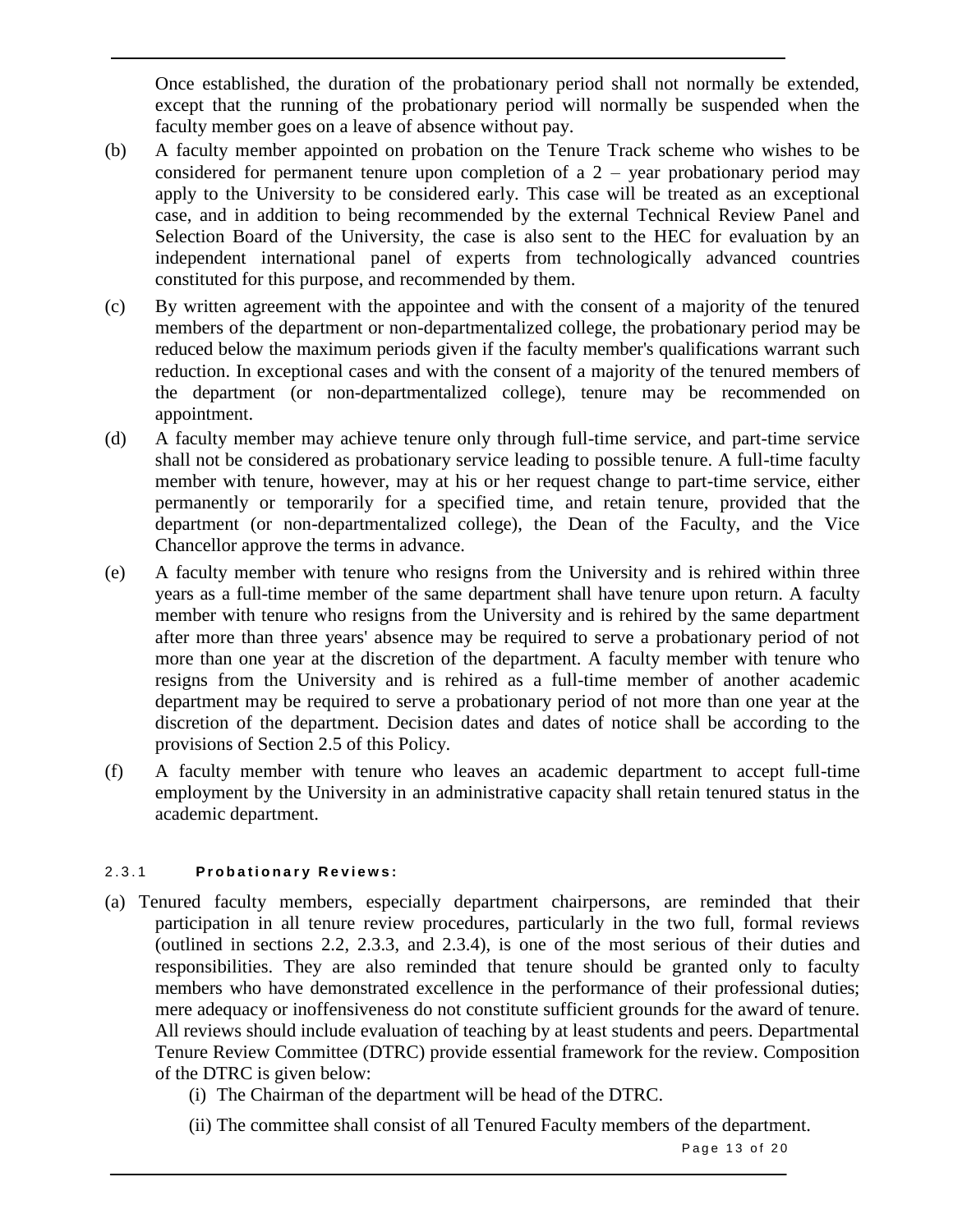- (ii) Till such time as there are less than five Tenured Faculty members, the committee shall consist of:
- (iii) All Professors of the department
- (iv) If the number of Professors in the department is less than five then all the professor and Associate Professors shall comprise the committee.
- (v) If the total number of Professors and Associate Professors is less than 5 then the Vice-chancellor will appoint remaining members from the list of experts in that discipline on recommendation of the concerned Dean.
- (vi) Any faculty member whose case is under review in the DTRC will not attend the meeting during the review of his/her case.

### 2 . 3 . 2 **A n n u a l R e v i e w**

- (a) The progress toward permanent tenure of each faculty member on probationary status shall be reviewed annually by the DTRC, in consultation with at least those department members best acquainted with the probationary member's work. Such reviews shall evaluate the probationary member's progress in light of the section 1.2 "Bases for Appointment and Promotion," and of standards of excellence prevailing in that discipline, department, and college. The outcome of each review shall be discussed with the probationary member.
- (b) In addition to annual reviews, more thorough and formal written evaluations shall be conducted as outlined below.

#### **M i d - P r o b a t i o n a r y R e v i e w :**  $2.3.3$

- For faculty members completing their first term appointment the first term review  $(a)$ described in section 2.2.1 shall be considered to be the mid-probationary review.
- For faculty members directly appointed with probationary status, midway through the  $(b)$ probationary period, it is mandatory that a full review report be made for all probationary faculty members.

The faculty member shall prepare a comprehensive application dossier that includes letters of reference from his/her Ph.D. supervisor as well as others from eminent researchers in his/her area of specialization, and all publications in internationally abstracted journals.

The chairperson of the concerned department with the approval of the Dean shall form a Technical Review Panel (TRP) composed of eminent international academics and researchers in the relevant area, drawn only from technologically advanced countries. The TRP shall conduct a thorough review of the probationary member's progress along lines similar to those outlined for annual reviews. This review shall identify, in reasonable detail, the areas of strength and weakness of the probationary member. The review panel shall subsequently present a written review report to the chairperson of the department.

- The faculty member can NOT be considered further for second term appointment if he/she receives a negative report from the Technical Review Panel. (a)
- After discussion (written comments may or may not be employed) with at least the tenured members of the department the chairperson shall send a full written report on this (c)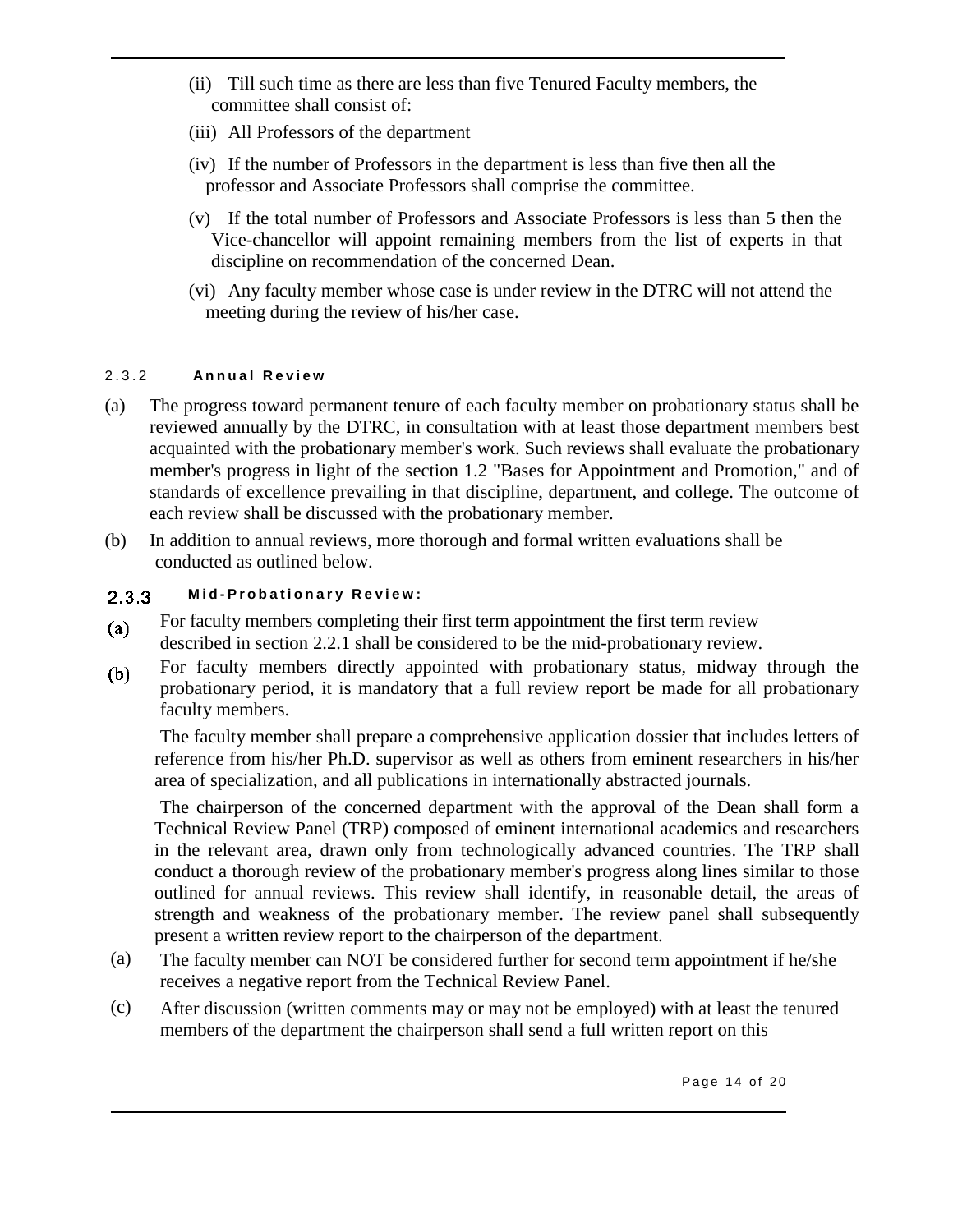review, including a summary of all the evaluations of the faculty members consulted, to the dean of the Faculty.

The dean shall, in the light of standards of excellence necessary for the award of tenure at the college level, but bearing in mind the need for flexibility of standards of judgment both within and between disciplines, add an assessment of the probationary member's progress to the report of the chairperson and forward it to the Vice Chancellor. A full mid-probationary review report shall, therefore, consist of the evaluations of the Technical Review Panel, the chairperson, and the dean of the Faculty. The review process shall be considered complete only when copies of the full report have been received by the probationary member and the department chairperson. It is not anticipated that probationary members will necessarily have attained the standards required for the award of tenure by the time of their mid-probationary review. The aim of the required identification of the strengths and weaknesses of the probationary member is to give that member a clear picture of the performance levels by which she or he is to be judged and to offer the opportunity to correct deficiencies in the second half of the probationary period. The existence of some identified deficiencies in this review shall be considered normal, and this alone shall not be the basis for action against the probationary member. (g)

#### **Tenure Review:**  $2.3.4$

- In the final year of the faculty member's probationary period, it is mandatory that a full  $(a)$ review report be made.
- The Departmental Tenure Review Committee (DTRC) of the concerned department shall  $(b)$ conduct a thorough review of the member's fitness for tenure following the same procedure as outlined for the mid-probationary review.
- The chairperson, after approval of the DTRC shall recommend to the dean that the  $(c)$ probationary member be given tenure or not. The DTRC recommendation shall be accompanied by a full, written evaluation report including at least a summary of the evaluations of all faculty members consulted.

Should the DTRC recommendation be negative while the Technical Review Panel has given a positive report, the probationary member shall be notified immediately and in writing by the chairperson and shall have ten working days to present a case for retention to the dean before the latter acts on the DTC recommendation.

The dean shall normally abide by the DTRC recommendation. If the dean decides not to follow this recommendation, the dean shall immediately and in writing inform both the probationary member and the chairperson, including a written statement of reasons, so that both may have ten working days in which to present their cases to the Vice Chancellor.

- Similarly, if the Vice Chancellor decides not to follow the recommendation of the DTRC or  $(f)$ the dean, the Vice Chancellor shall provide a written statement of reasons to the faculty member, the DTRC, and the dean.
- Tenure can NOT be granted to a faculty member who receives a negative report from the  $(g)$ Technical Review Panel.
- The Senate shall make the final decision on the award of tenure. The Senate shall normally  $(h)$ abide by the recommendations of the DTRC forwarded by the dean and finally by the Vice Chancellor. If the Senate considers not following the recommendation in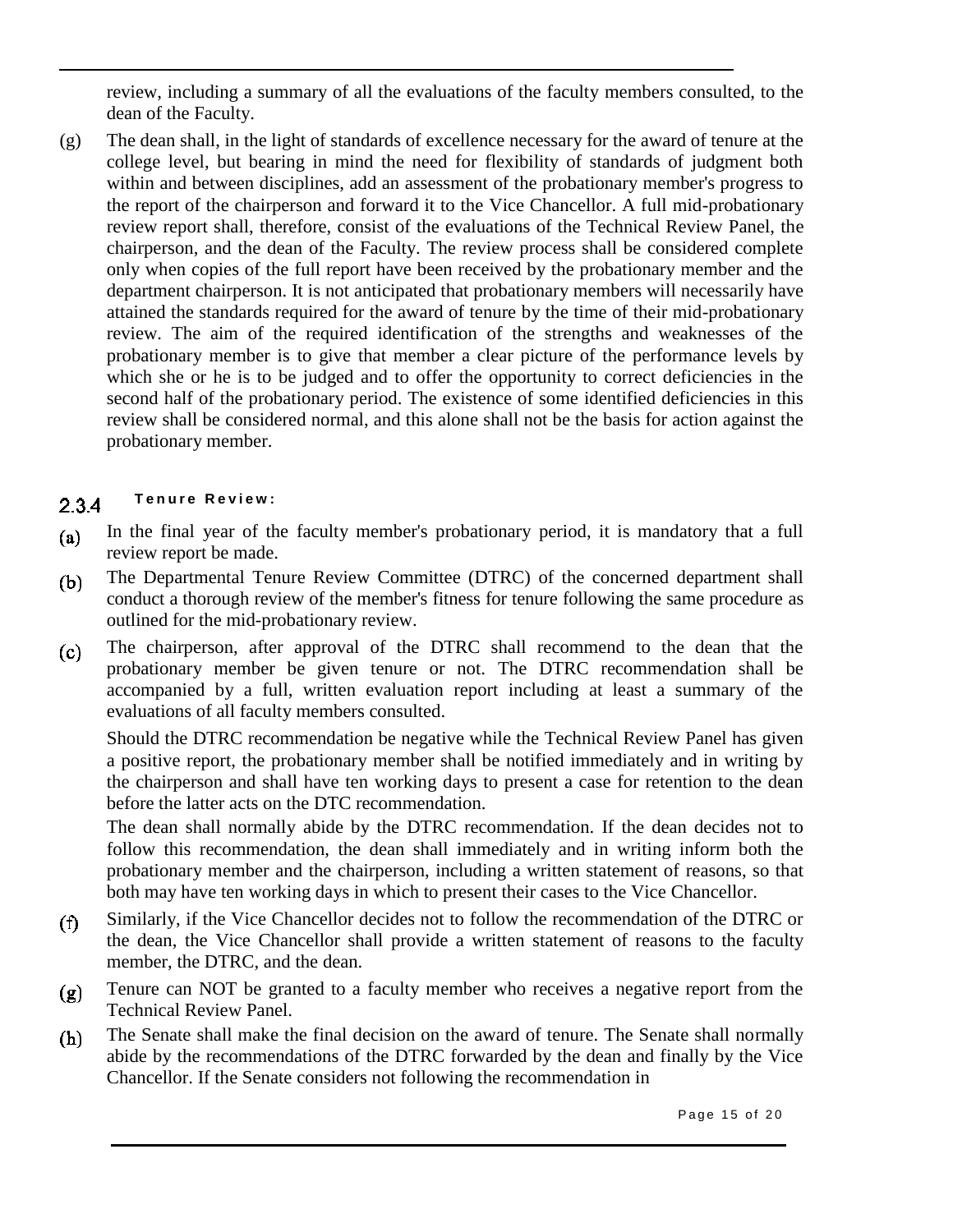which the Vice Chancellor, the dean of the college, and the chairperson have concurred, or if there is a conflict in the recommendations made by these officers, the Senate shall immediately and in writing inform the probationary member and the officers involved in the decision and shall include a written statement of reasons. The probationary member and the officers involved shall have ten working days to present their cases to the Senate before the final decision is made.

- (i) The probationary member and/or the DTRC may use the statement of reasons, should either wish to appeal the final decision. The probationary member and/or department shall have ten working days from the receipt of any written reversal in which to initiate any appeal.
- (j) The tenure review process shall be considered complete only when the Vice Chancellor, in writing, informs the probationary member and the chairperson of the final decision. The final decision, or indeed any administrative action, may of course be appealed to the Vice Chancellor and/or Senate. The time of completion must conform to the provisions for notice in Section 2.5.
- (k) If awarded, tenure shall be effective immediately upon the faculty member's acceptance of the award.

### **2.4 Transferring of Existing Faculty Members to Tenure Track System:**

Existing faculty members who are eligible may be considered for appointment on Tenure Track by following the process outlined in sections  $2.1 - 2.4$  above.

### 2.4.1 Salary of Existing Faculty Member on Tenure Track

(a) If the faculty member is approved by the Institution for appointment on Tenure Track, as per process outlined in Section 2.1, as an existing faculty member, and wishes to obtain the higher Tenure Track salary from his first day of appointment, then it is necessary that his case has been evaluated and approved by an independent panel of experts of international repute approved by the HEC.

### 2.4.2 Benefits of Existing Faculty Member on Tenure Track

- (a) The salary scales are all inclusive and no other allowance (PhD. allowance, medical allowance, orderly allowance etc.), or benefit will be admissible to the concerned faculty members, except gratuity equal to one month's pay for each completed year of service. For this purpose the pay would mean the last pay drawn after each completed year of service. However, medical facility will be provided by the University as per BPS scales. If the person is in occupancy of a university residence, the house rent deductions will be at ceiling for requisition of such houses in each BPS grade. In case of provincial University the requisition rates of equivalent category of house shall apply (see **Annexure-D** for clarification).
- 2.4.3 Rejection of Grant of Tenure to Existing Faculty Members
	- (a) In case tenure is not granted after the final review, the faculty member would revert to his/her BPS posting (being held by the individual prior to TTS appointment.)

### **2.5 Decision Dates and Dates of Notice:**

(a) Written notice that a faculty member in probationary status is or is not to be continued in service will be given to the faculty member not later than June 30 of the final year of the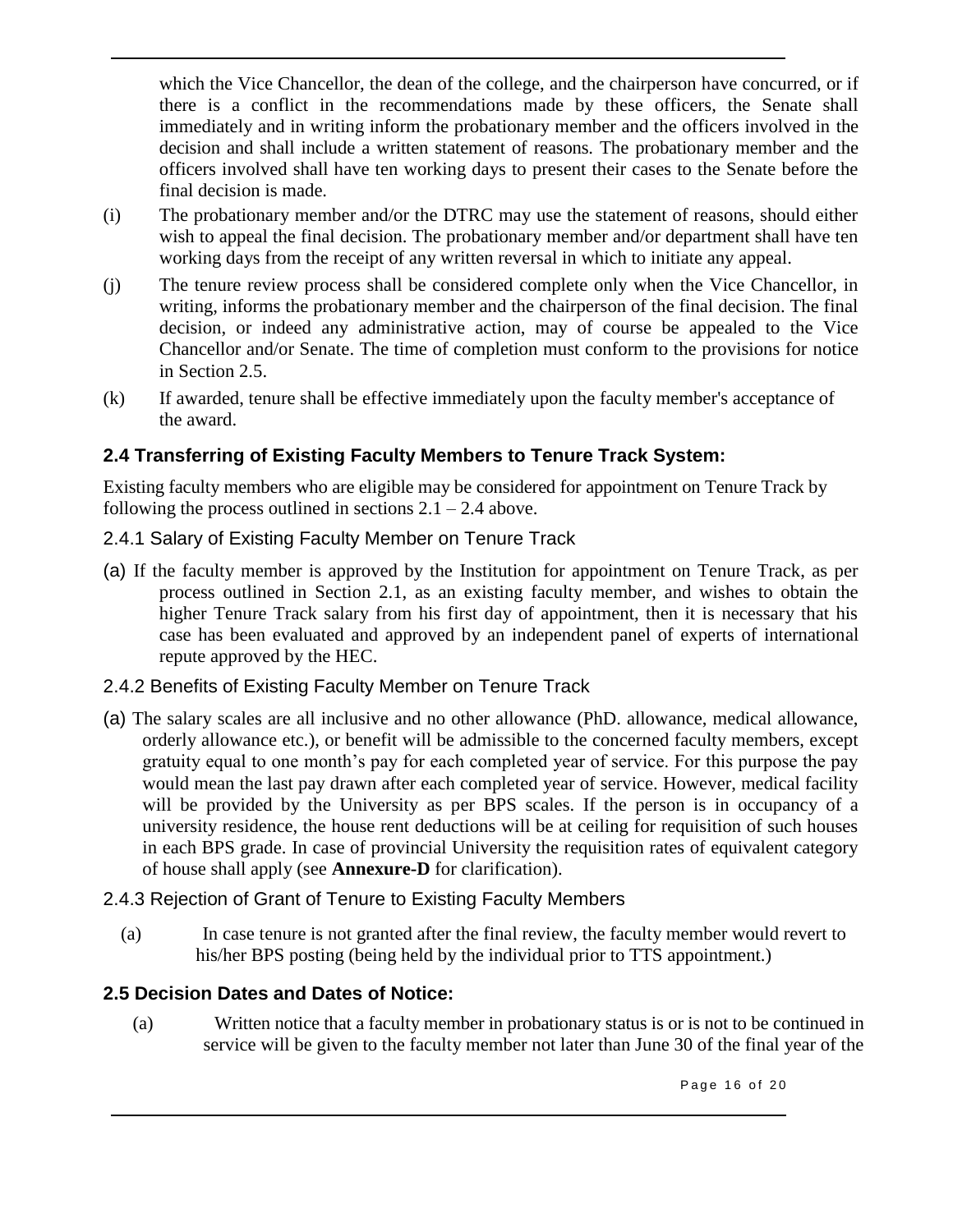Predetermined probationary period. If the decision is positive, the faculty member shall have tenure effective July I of the fiscal year following the probationary period. If the decision is negative, the faculty member will be offered a terminal one-year appointment in the fiscal year immediately following the probationary period. If, for any reason, the decision date is not met in the case of a negative decision, the faculty member shall be offered an additional terminal one-year appointment beyond the one provided for above.

- Written notice that a faculty member on a first three-year term appointment is not to be  $(b)$ continued in service will be given to the faculty member a minimum of three months prior to the last day of service of the faculty member.
- At any point during the first term appointment or during the probationary period, a  $(c)$ department chairperson may recommend that a term appointee or probationary faculty member not be continued in service. If, after consulting with at least the tenured members of the department (and usually also after obtaining data from experts outside the university), the chairperson decides to recommend to the dean that a faculty member in probationary or term status not be continued in service, the chairperson shall notify the faculty member in writing. If requested by the faculty member, the chairperson shall indicate in writing the reason for the decision. The faculty member shall have ten working days in which to request a reconsideration before the chairperson sends the recommendation to the dean. If no such request is made, or if the chairperson, after reconsideration, decides to forward a negative recommendation to the dean, the chairperson shall do so in writing, enclosing all materials relevant to the decision. Simultaneously, the chairperson shall notify the faculty member in writing that the negative recommendation has been sent to the dean and shall provide the faculty member with a copy of the negative recommendation. The faculty member shall have ten working days in which to appeal to the dean before the latter acts on the chairperson's recommendation. If no appeal is made to the dean, or if, despite an appeal, the dean concurs in the departmental recommendation, the dean shall forward the negative recommendation in writing to the Vice Chancellor, enclosing all materials relevant to the decision. Simultaneously, the dean shall notify the faculty member in writing that the negative recommendation has been forwarded and shall provide the faculty member with a copy of the negative recommendation. The faculty member shall have ten working days in which to appeal to the Vice Chancellor. If no appeal is made, or if, despite an appeal, the Vice Chancellor concurs with the chairperson's and dean's recommendation, the faculty member should be sent final notification regarding non-renewal of contract, such notification being within the time limits set forth in Section 2.5.

### **2 . 6 S a b b a t i c a l L e a v e :**

A faculty member on tenure track may proceed on Sabbatical Leave at the rate of one semester (4 months) paid leave for every three year of service in the university. The leave period shall count towards the Tenure Track probationary period, if applicable. Sabbatical leave may not be combined with any other leave. (See **Annexure-E** for clarification)

### **2 . 7 O t h e r L e a v e s :**

Faculty member on tenure track may avail leaves, except study leave, as per existing rules for regular faculty. (See **Annexure-F** for clarification)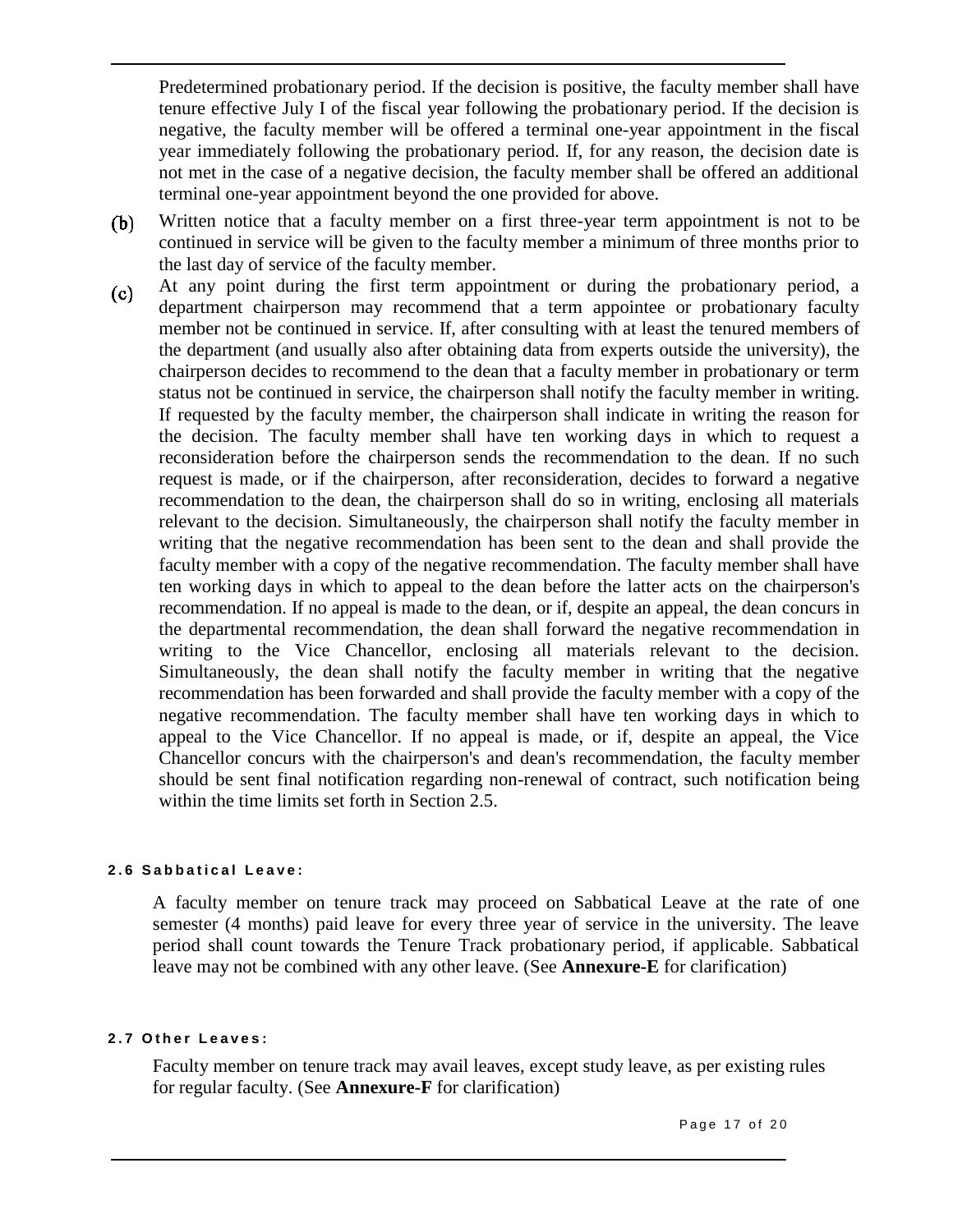### **2.8 Resignation:**

A faculty member on tenure track wishing to resign shall do so in accordance with the rules of the respective University. (See **Annexure-G** for clarification)

### **2.9 Termination of Services of Faculty Member with Tenure**

The services of a faculty member holding tenure shall be terminated only in accordance with the rules of the University applicable to confirmed members of the faculty and in accordance with the procedures prescribed by the University.

### **2.10 Faculty Remuneration and Benefits**

- (a) A faculty member appointed on tenure track shall be entitled, in accordance with the rules, to the pay sanctioned for such post.
- (b) The salary scales are all inclusive and no other allowance (PhD. allowance, medical allowance, orderly allowance etc.), or benefit will be admissible to the concerned faculty members, except gratuity equal to one month's pay for each completed year of service. For this purpose the pay would mean the last pay drawn after each completed year of service. However, medical facility will be provided by the University as per BPS scales.
- (c) The faculty members appointed under these scales will be subject to annual review of their performance as provided in these TTS statutes.

### 2.10.1 **Initial Pay**

(a) The initial pay of a faculty member appointed to a post shall be determined as a sum of the salary  $+$  up to a maximum of 4 advance increments

> A faculty member may be awarded advance increments that may be based on the following factors:

- i. Quality and number of HEC recognized International refereed journal publications, conference presentations and publications and reports.
- ii. Number of Ph.D. and MS thesis supervised
- iii. Funding record: Amount of funding received from sources other than ones own institution.
- iv. Market factors
- (d) Total number of advanced increments awarded can be a fractional number.

### 2.10.2 **Annual Increase**

### **2.10.2.1 Authority for Grant of Annual Increase**

(a) The Syndicate is authorized to sanction honorariums as well as annual increase in basic pay of all faculty members, except members of the Syndicate.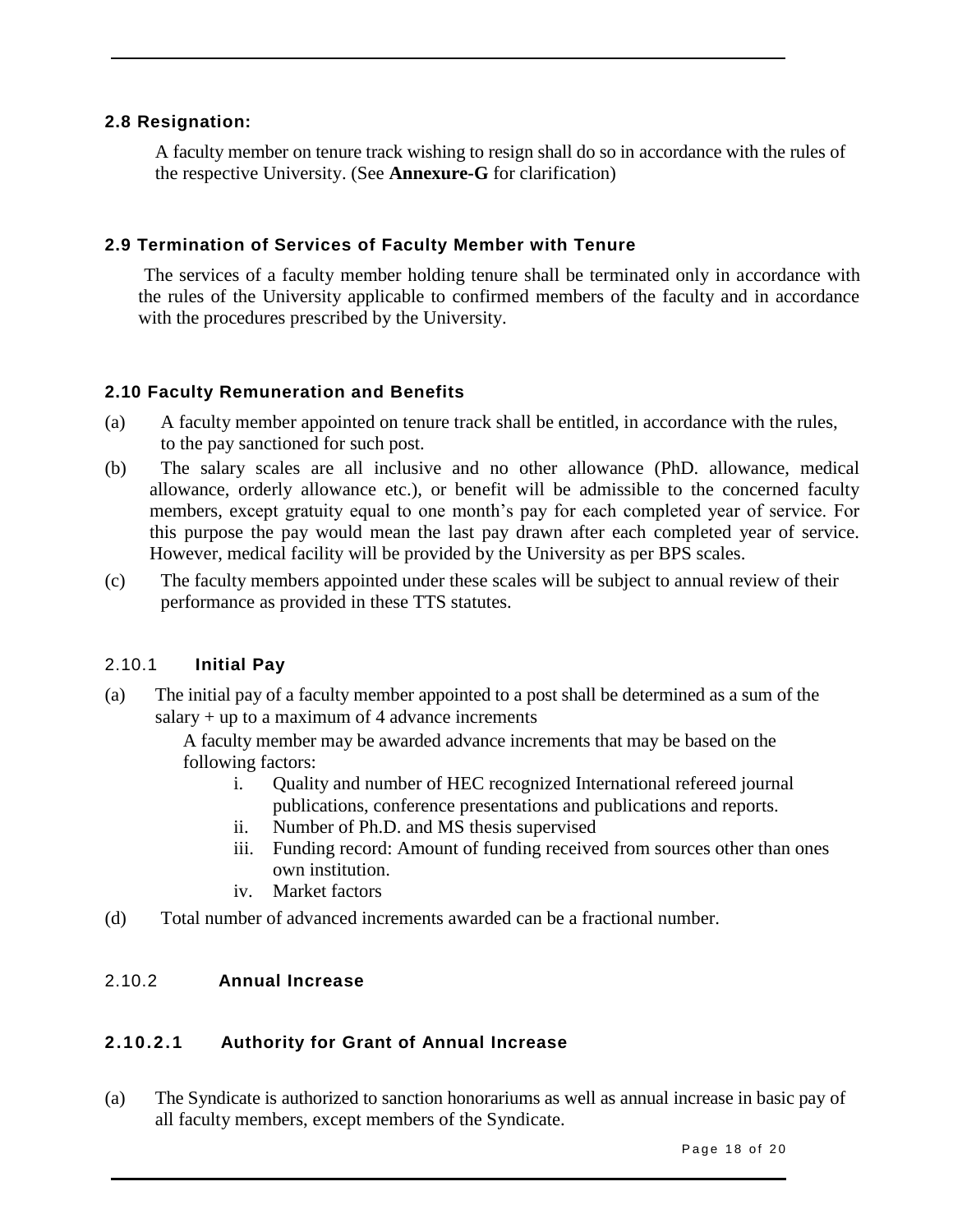- (b) The Vice Chancellor is authorized to sanction honorariums as well as annual increase in basic pay of all other members of the Syndicate.
- (c) The Senate shall determine the honorarium as well as increase in basic pay of the Vice Chancellor.

### **2.10.2.2 Determining the Date of Annual Increase for New Entrants**

- (a) Those who are employed between January and June may be considered for annual increase with effect from 31<sup>st</sup> December.
- (b) Those who are employed between July and December may be considered for annual increase with effect from  $31<sup>st</sup>$  December of the next service year.

### **2 . 1 0 . 2 . 3 Self-Assessment Report**

(a) A self-assessment report shall be completed by every faculty member on tenure track. In this form the faculty member will document the teaching, research, advisory, consultative and administrative service rendered by him during the previous year. Where appropriate the selfassessment will be backed by documented evidence, that may include (i) course files, (ii) publications (published, submitted, in preparation), (iii) research project in progress and completed, (iv) report on industrial project undertaken (v) details of new courses developed or innovation introduced in course or laboratory work, (vi) requisite information about MSc, MPhil and PhD students supervised, and (vii) advisory and administrative services rendered.

### **2.10.2.4 Procedure for Grant of Annual Increase**

- (a)  $B_y$  15<sup>th</sup> February each year every faculty member will complete and submit to the respective Department chairperson a self-assessment report.
- (b) Completed report will be reviewed and verified by the respective Department Chairperson and forwarded with comments to the Dean of the respective Faculty. The Dean shall look at the reports from the various departments to ensure parity of assessment methodology, and shall forward the reports to the Vice Chancellor after noting his observations. The Vice Chancellor will present the reports in a meeting of the Syndicate of the University and any observations and note of dissent in case of his disagreement with the views / assessment of Department Head and/or Dean of Faculty shall be recorded.
- (c) The Vice Chancellor shall make the final decision on assessment of the faculty members and shall forward the reports for record purposes to the Senate.
- (d) Following allocation of budget to the University the Syndicate shall recommend to the Vice Chancellor the pay raise, if any, to be granted to the faculty members. The faculty member shall be entitled to a pay raise that may consist of three components.
	- i. One annual increment determined by the pay scale of the post to which the faculty member is appointed.
	- ii. Performance based pay increment determined by an evaluation of the performance report of the faculty member for the previous service year. The performance based pay increments may be based on the factors listed in the annual assessment report.

Page 19 of 20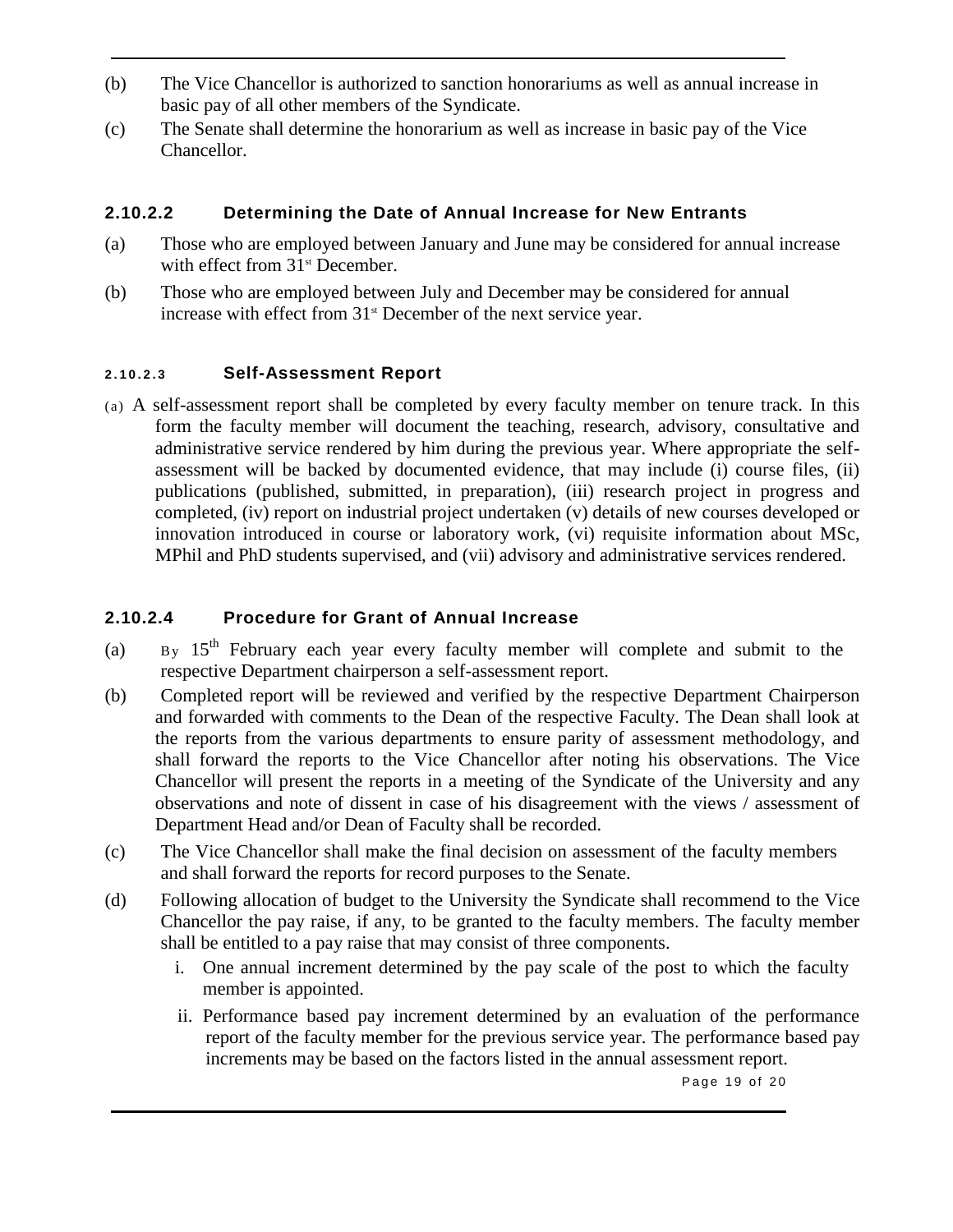iii. Honorarium to be given that may be based on factors listed in the annual assessment report. An honorarium is applicable only for a particular service year.

### 2.10.3 **Salary Scale**

The Salary Scales for the positions under the Tenure Track System will be as approved by the Finance Division, Government of Pakistan and notified by the HEC

| Post                       | <b>Salary Package</b> |           |         |               |  |  |  |
|----------------------------|-----------------------|-----------|---------|---------------|--|--|--|
|                            | Min                   | Increment | Maximum | <b>Stages</b> |  |  |  |
| Professor                  | 180,000               | 8,800     | 312,000 | 15            |  |  |  |
| <b>Associate Professor</b> | 120,000               | 7,000     | 225,000 | 15            |  |  |  |
| <b>Assistant Professor</b> | 80,000                | 5,500     | 162,500 | 15            |  |  |  |

*(Notified vide HEC No.F.P.2-1 03/HE C/2007/72 6, dated 15th September, 2007)* 

### 2.10.4 **Revised Salary Scale**

Consequent upon the vigorous persuasion and correspondence with the Federal Government Finance Division, (Regulation wing) Government of Pakistan vide office memorandum no. F.4 (10) R-4/2002 dated 29-11-2011 has revised Salary Scale for the positions under Tenure Track System @ 30% with **immediate effect** and notified by the HEC for its adoption in the public sector Universities/Degree Awarding Institutions/Centers through their governing bodies i.e. Syndicate/BOG etc. The existing and revised Tenure Track pay packages are, as under:

| Faculty<br>Member      | <b>Existing</b><br><b>Tenure Track Pay Package</b> |       |         | <b>Revised</b><br><b>Tenure Track Pay Package</b> |        |         | <b>Stages</b> |
|------------------------|----------------------------------------------------|-------|---------|---------------------------------------------------|--------|---------|---------------|
|                        | Minimum                                            | Incr. | Maximum | Minimum                                           | Incr.  | Maximum |               |
| Professor              | 180,000                                            | 8,800 | 312,000 | 234,000                                           | 11,440 | 405,600 | 15            |
| Associate<br>Professor | 120,000                                            | 7,000 | 225,000 | 156,000                                           | 9,100  | 292,500 | 15            |
| Assistant<br>Professor | 80,000                                             | 5,500 | 162,000 | 104,000                                           | 7,150  | 211,250 | 15            |

 **(Notified vide HEC No. F.P.2-103/HEC/2011-12/321 Dated: Dec 01, 2011)**

### **2.11 Retirement Age**

The retirement age of the persons on TT will be 60 years.

### 2.11.1 **Appeals**

Appeals against decisions of various bodies will be made in accordance with the Rules of the University on the subject.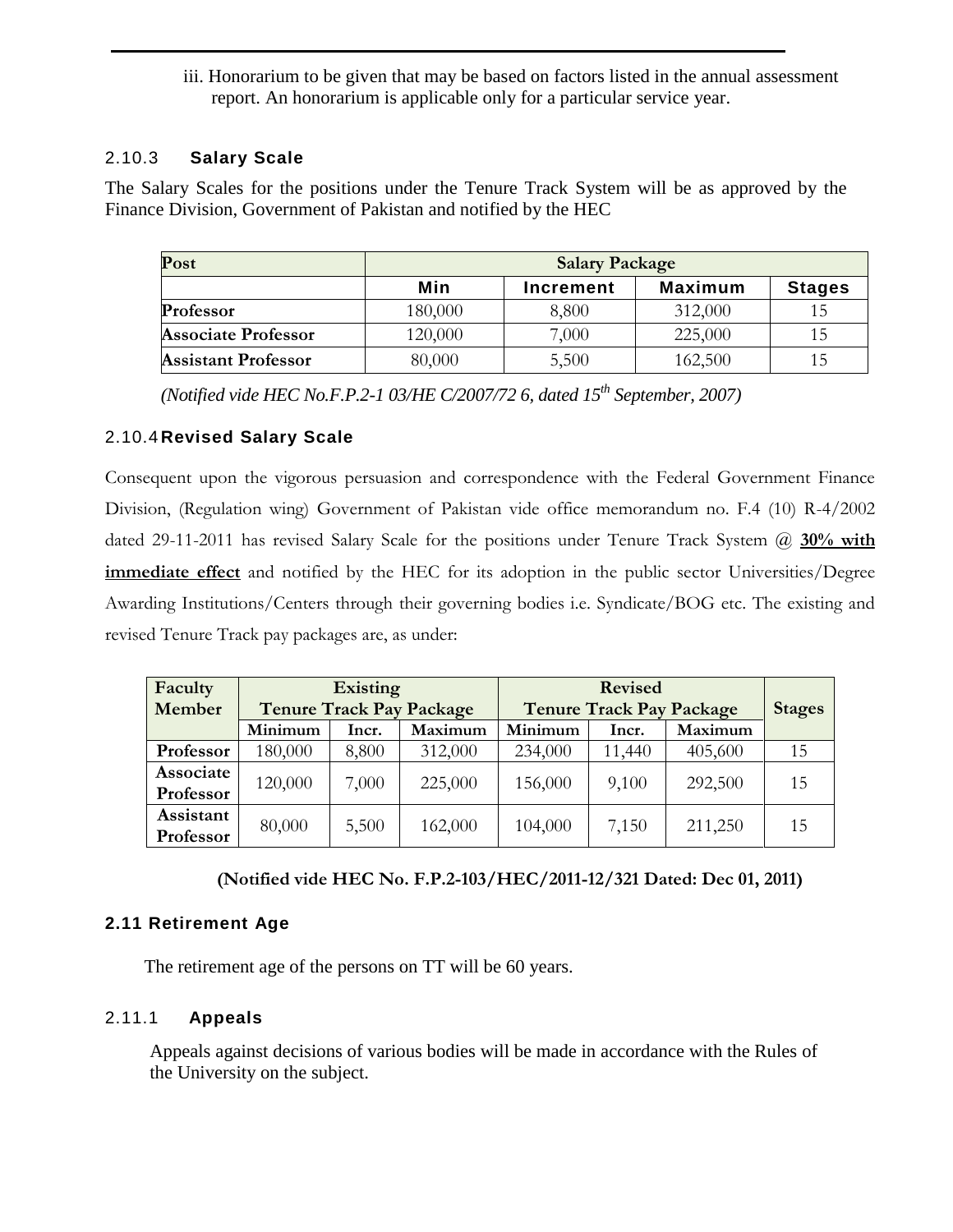### Subject: **A Faculty Member on Tenure Track cannot assume the Responsibility in an Administrative Capacity such as Vice Chancellor.**

It is to be understood that appointment of a faculty member on Tenure Track and appointment as a tenured faculty member are two different things. Being on Tenure Track means that one holds promise to be granted permanent Tenure. This means that, during the next 4 years, one has the potential to do good research, establish a research group and demonstrate research excellence.

In line with this philosophy, it is clarified that only a tenured faculty member can assume responsibility in an administrative capacity of Vice - Chancellor. However, a faculty member working under Tenure Track can assume responsibility in an administrative position of Director Research, Dean of a faculty and Head of a Department only, upto June, 2014. After June 30, 2014, only tenured faculty members will be eligible for such appointments. Regardless of administrative responsibilities a faculty member on Tenure Track is expected to be actively involved in research.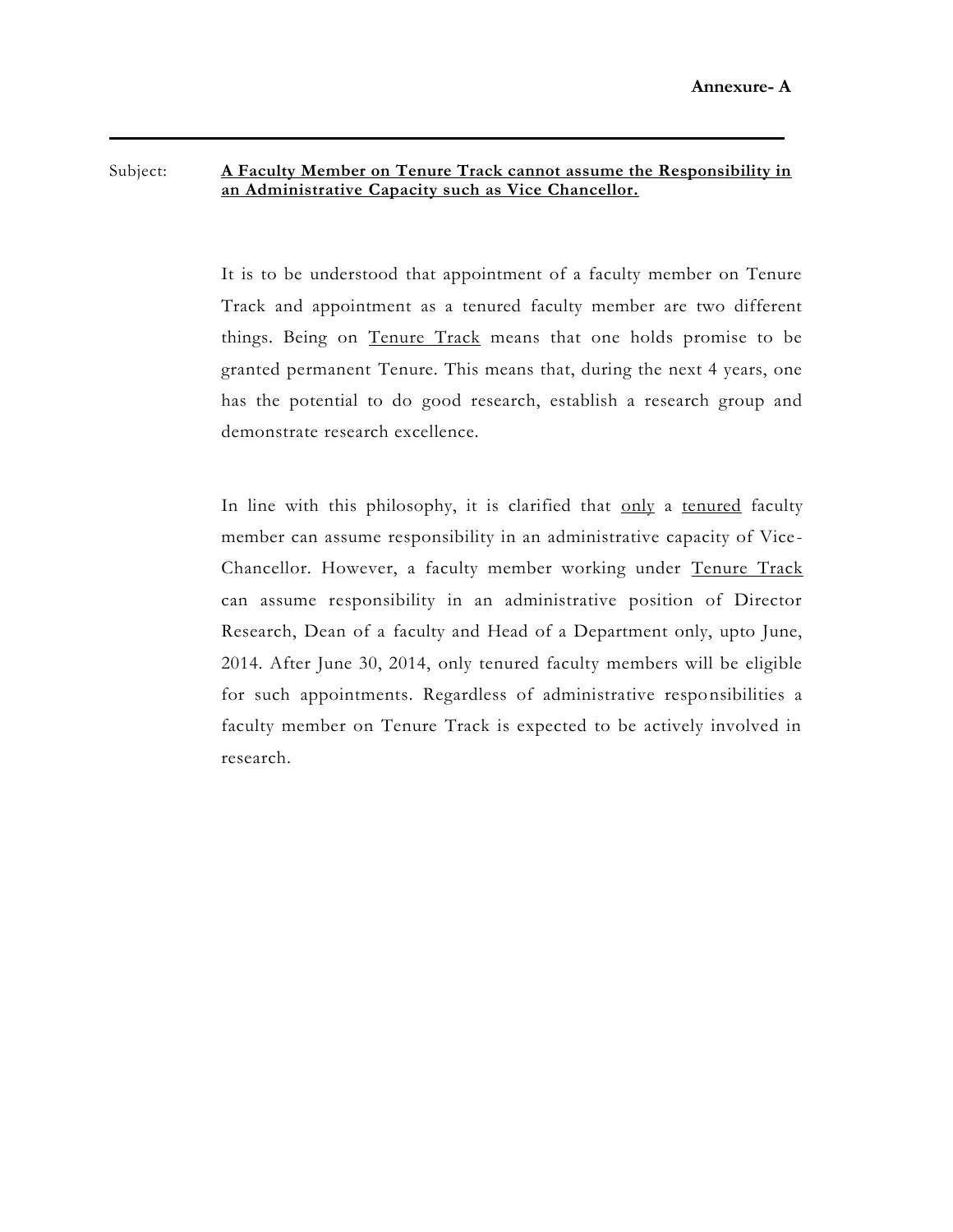### Subject: **Appointment of Assistant Professor in Architecture under TTS**

Master Degree (Foreign) / M.Phil OR equivalent degree in the relevant field from HEC recognized University / Institution can be considered as terminal qualification for appointment of faculty, in architecture discipline, under TTS.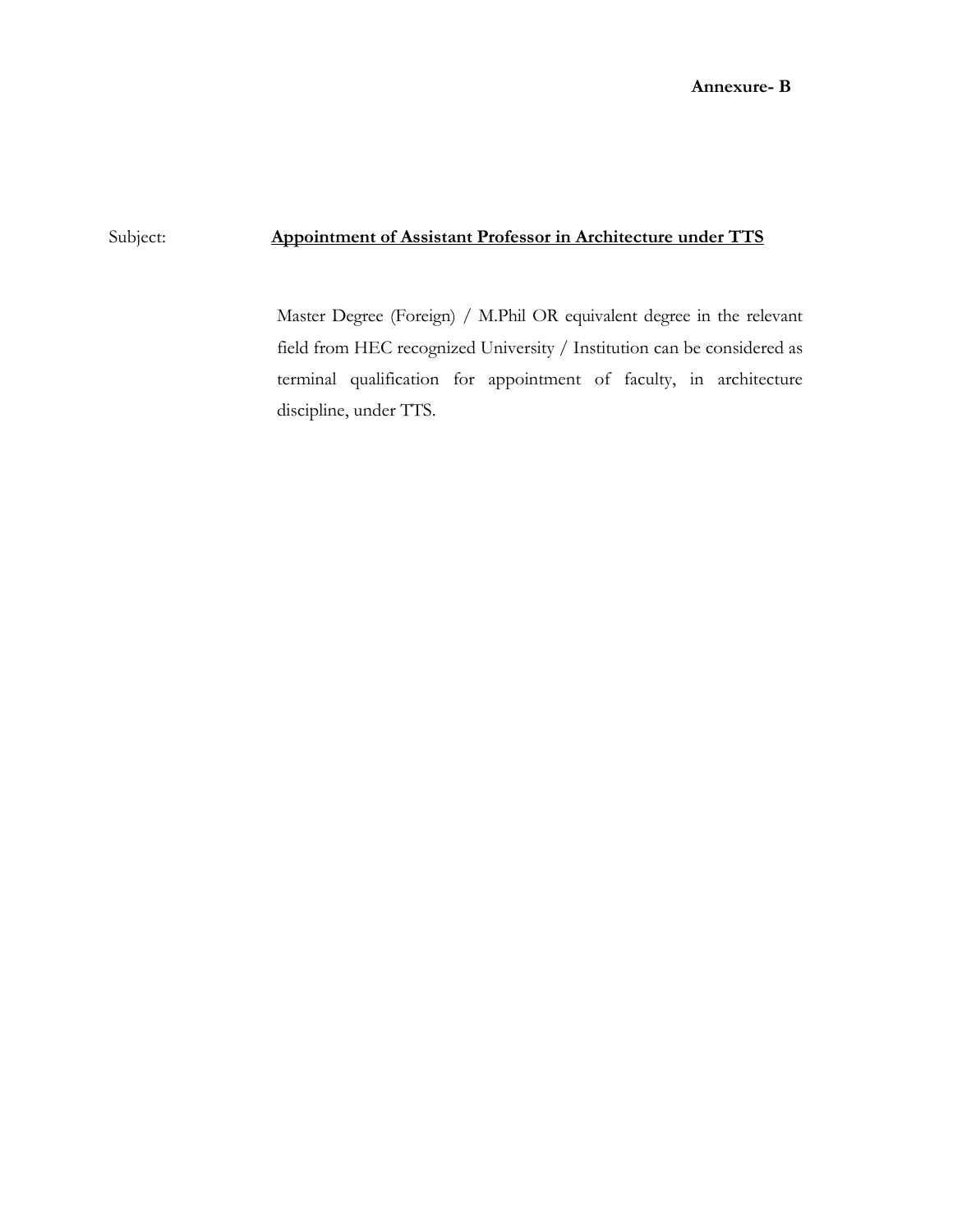Subject: **CLARIFICATION** 

"As a general rule, the length of service in the rank of Associate Professor before being considered for promotion to full Professor is four years. Recommendations for promotion in less time should be carefully weighed and justified by the administrative officer making the recommendation."

This is to clarify that said clause only provides opportunity to an Associate Professor to have their cases processed for review before completing 4 years as Associate Professor on Tenure Track, if they are otherwise eligible to be appointed as Professors.

As a general, rule an Assistant Professor /Associate Professor on track/probation, before being considered for promotion to the next cadre, must first secure Tenure in accordance with the prescribed Tenure Track procedures. There is no provision where a faculty member can apply for an advertised higher position without completing the procedure laid down for TTS.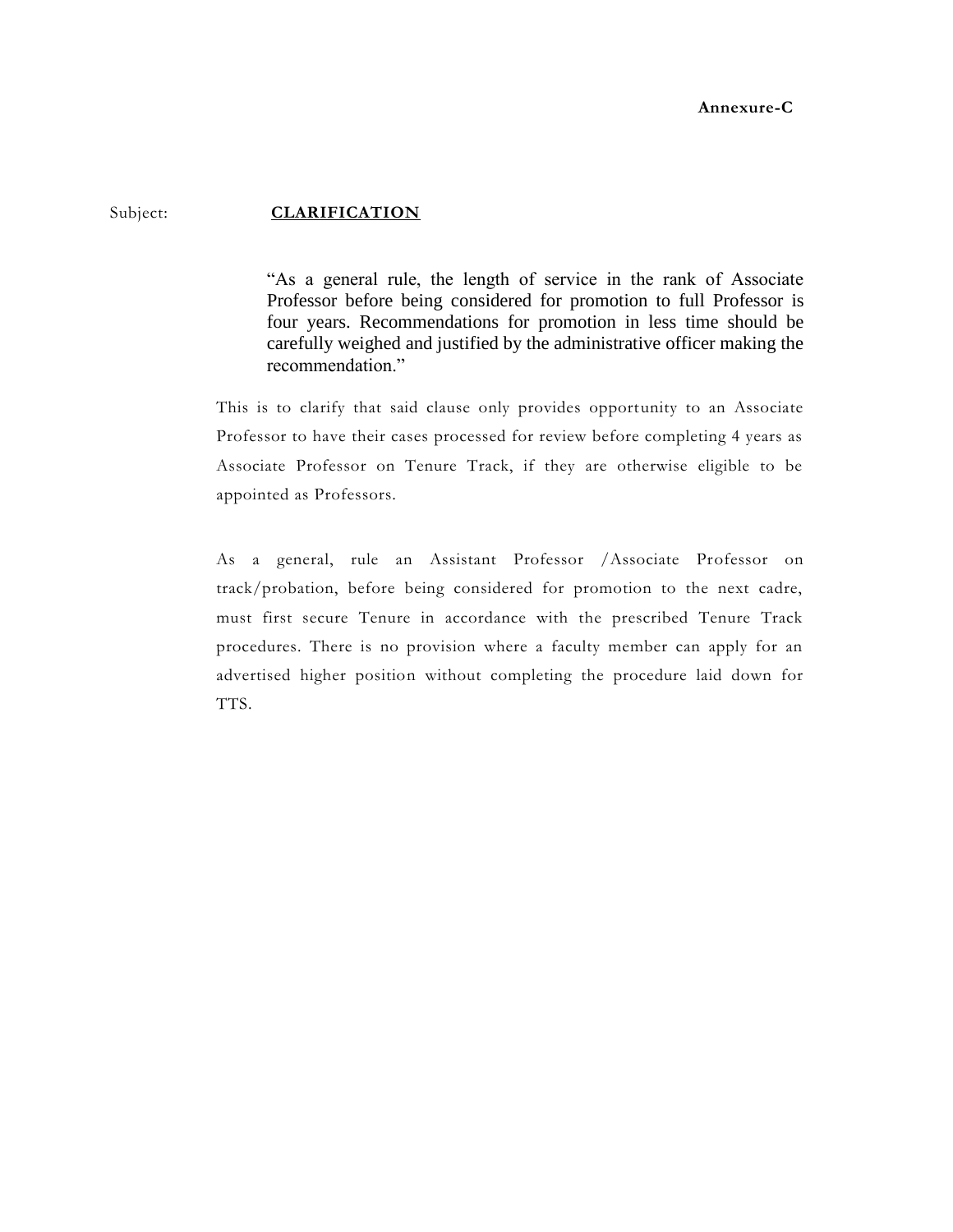# **Note:**

Annexure D-is omitted with the approval of competent authority as decided in the meeting held on 26-10-2011 at Higher Education Commission (HEC) Islamabad.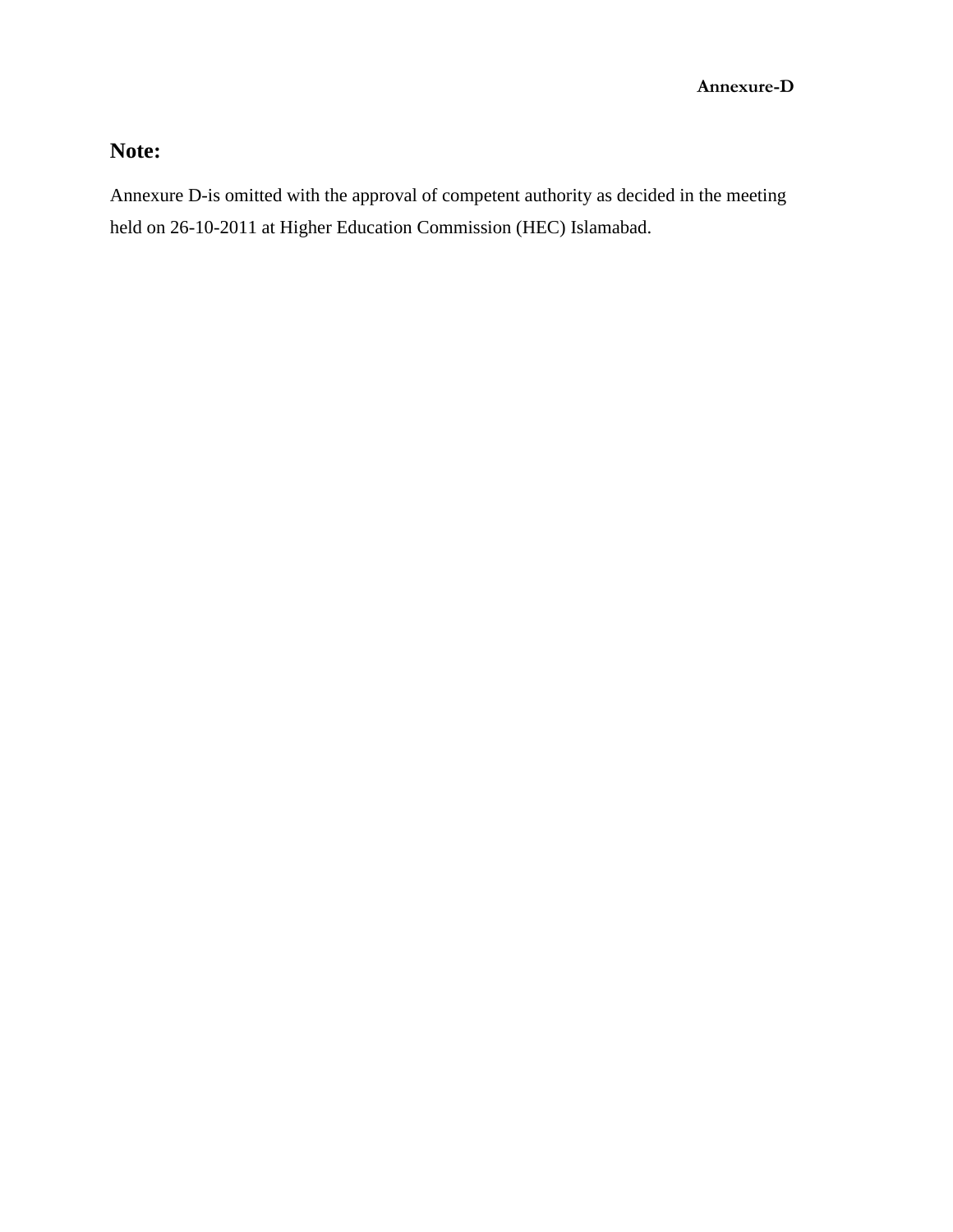### Subject: **CLARIFICATION REGARDING GRANT OF SABBATICAL LEAVE TO THE EXISTING FACULTY WHO HAS BEEN APPOINTED ON TENURE TRACK SYSTEM.**

This is to clarify that for the existing faculty who opted for TTS and were eligible for sabbatical leave on BPS basis may be allowed to avail this facility even after joining TTS.

However, the payment during leave should be equivalent to BPS. This period of Sabbatical leave will however, be counted against the probationary period on TTS.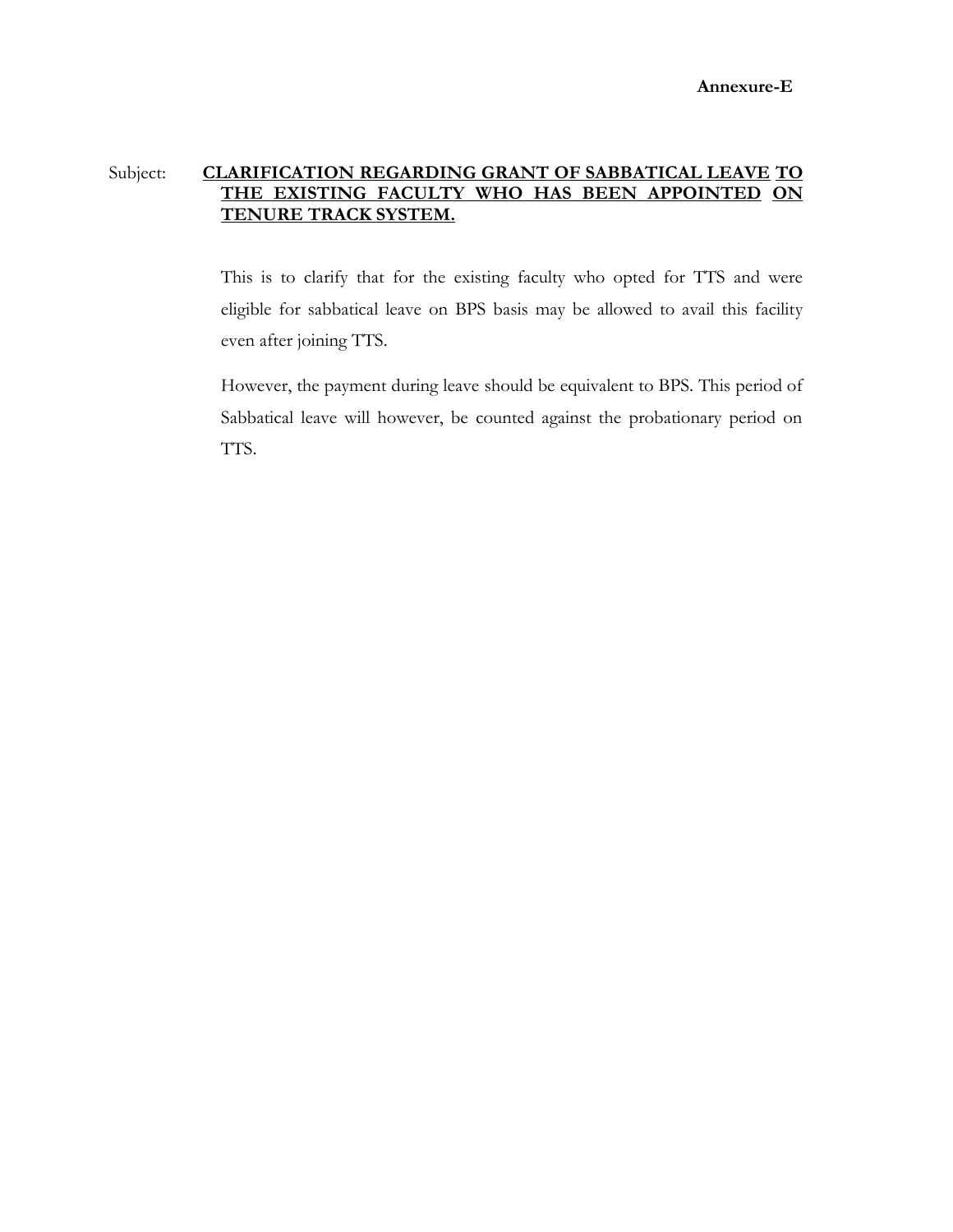### Subject: **CLARIFICATION REGARDING STUDY LEAVE/OTHER LEAVES FOR POST DOCTORATE**

The existing faculty who opted for TTS is allowed to proceed on Post Doctorate as per University rules for the BPS faculty. However, the payment during leave should be equivalent to BPS. This period of Post Doctorate leave will, however, be counted against the probationary period on TTS.

Those faculty members who are directly appointed on Tenure Track cannot avail long leave/sabbatical leave/study leave/deputation or any other leave. However, they could avail leave for Post-Doctorate studies upto one year. This period will be counted towards their probationary period.

The Tenured faculty could avail all kinds of leave as per rules of the University.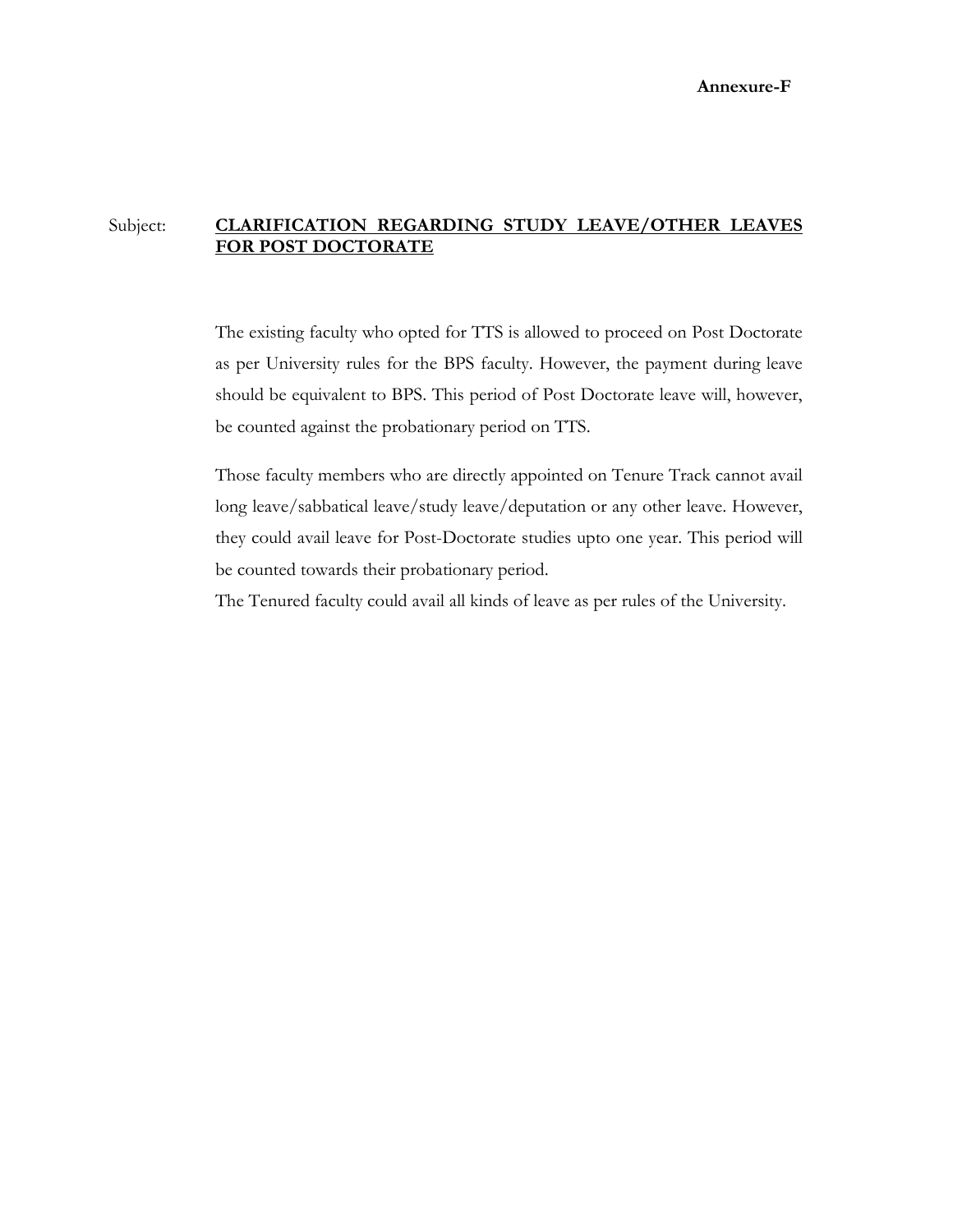### Subject: **CLARIFICATION – RESIGNATION /QUITTING SERVICE AFTER A PERSON OPTED FOR TENURE TRACK SYSTEM.**

The faculty members working under TTS are strongly discouraged to resign from TTS.

Nevertheless, the existing faculty after joining on TTS can join back on the respective substantive post only if the Tenure appointment is not approved after final review. If, in the meantime, a faculty member decides to resign from his/her Tenure Track position, s/he will have no right of absorption back in the University.

If an "existing faculty member" (who has been transferred from BPS to TTS) reverts back to BPS due to unsatisfactory performance under TTS, he/she will not be allowed to rejoin TTS. An "existing faculty member" while on TTS cannot revert back to BPS on his/her own accord. Moreover, if a faculty member on tenure track chooses to apply against an advertised TTS/BPS position (before completing his/her track/probation period) in the same university, he/she would be required to resign from the university service before applying for the higher positions. The relaxation given to existing faculty members (transferred to TTS from BPS) to retain their lien with the BPS positions will be allowed only once during the entire career.